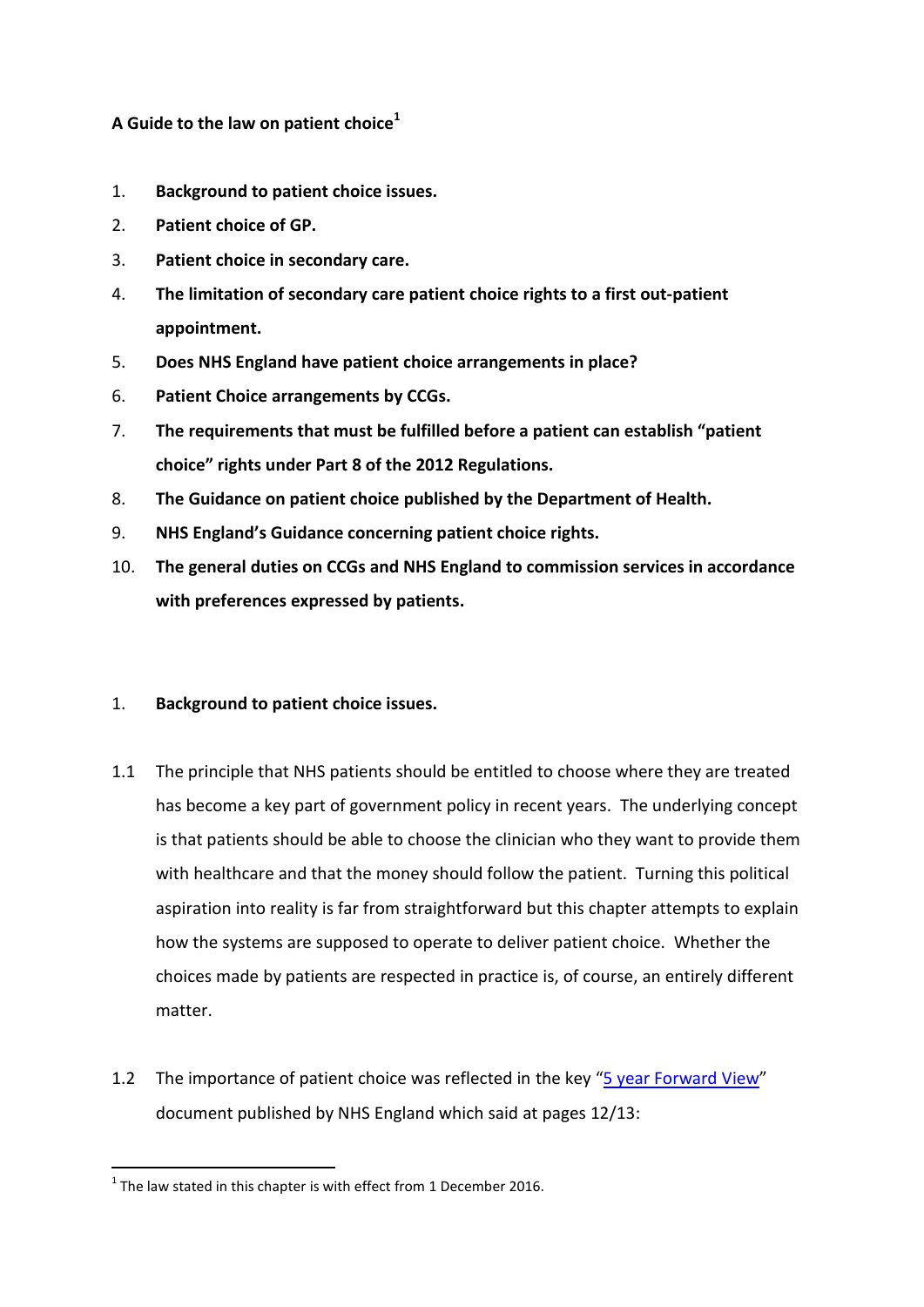"We will make good on the NHS' longstanding promise to give patients choice over where and how they receive care"

1.3 The importance of patient choice was also set out in the Mandate<sup>2</sup> issued by the Secretary of State for 2016/17 which said:

> "We want people to be empowered to shape and manage their own health and care and make meaningful choices, particularly for maternity services, people with long term conditions and end-of-life care"

1.4 The 2020 goals in the Mandate included a requirement to "significantly improve patient choice". NHS England has responded to this part of the Mandate by saying on its website $^3$ :

> "NHS England is therefore committed to a major programme of work to realise the NHS' longstanding promise to give patients choice over where and how they receive care, as highlighted in the NHS Five Year Forward View."

1.5 NHS England has set up a "Patient Choice Unit" and refers to the government guidance called the "Choice Framework". The ambit of this Guidance is considered below.

### **The rights under the NHS Constitution**

1.6 The NHS Constitution was created in 2009 to be a single summary of the "rights" that NHS patients have and the rights and expectations of NHS staff. Section 2(1) of the Health Act 2009 provides that NHS bodies<sup>4</sup> must, in performing [their] ... health service functions, have regard to the NHS Constitution". The duty to "have regard" to the NHS Constitution is a legal duty to consider the NHS Constitution when exercising

- $2$  See

[https://www.gov.uk/government/uploads/system/uploads/attachment\\_data/file/494485/NHSE\\_mandate\\_16-](https://www.gov.uk/government/uploads/system/uploads/attachment_data/file/494485/NHSE_mandate_16-17_22_Jan.pdf) [17\\_22\\_Jan.pdf](https://www.gov.uk/government/uploads/system/uploads/attachment_data/file/494485/NHSE_mandate_16-17_22_Jan.pdf)

<sup>&</sup>lt;sup>3</sup> See<https://www.england.nhs.uk/about/gov/patientchoice/>

 $^4$  There is a list of NHS bodies which have a legal duty to have regard to the NHS Constitution. It includes NHS England, CCGs, NHS trusts, NHS Foundation Trusts and local authorities exercising NHS functions. It does not include the Secretary of State but a like duty is imposed on the Secretary of State by section 1B of the NHS Act 2006.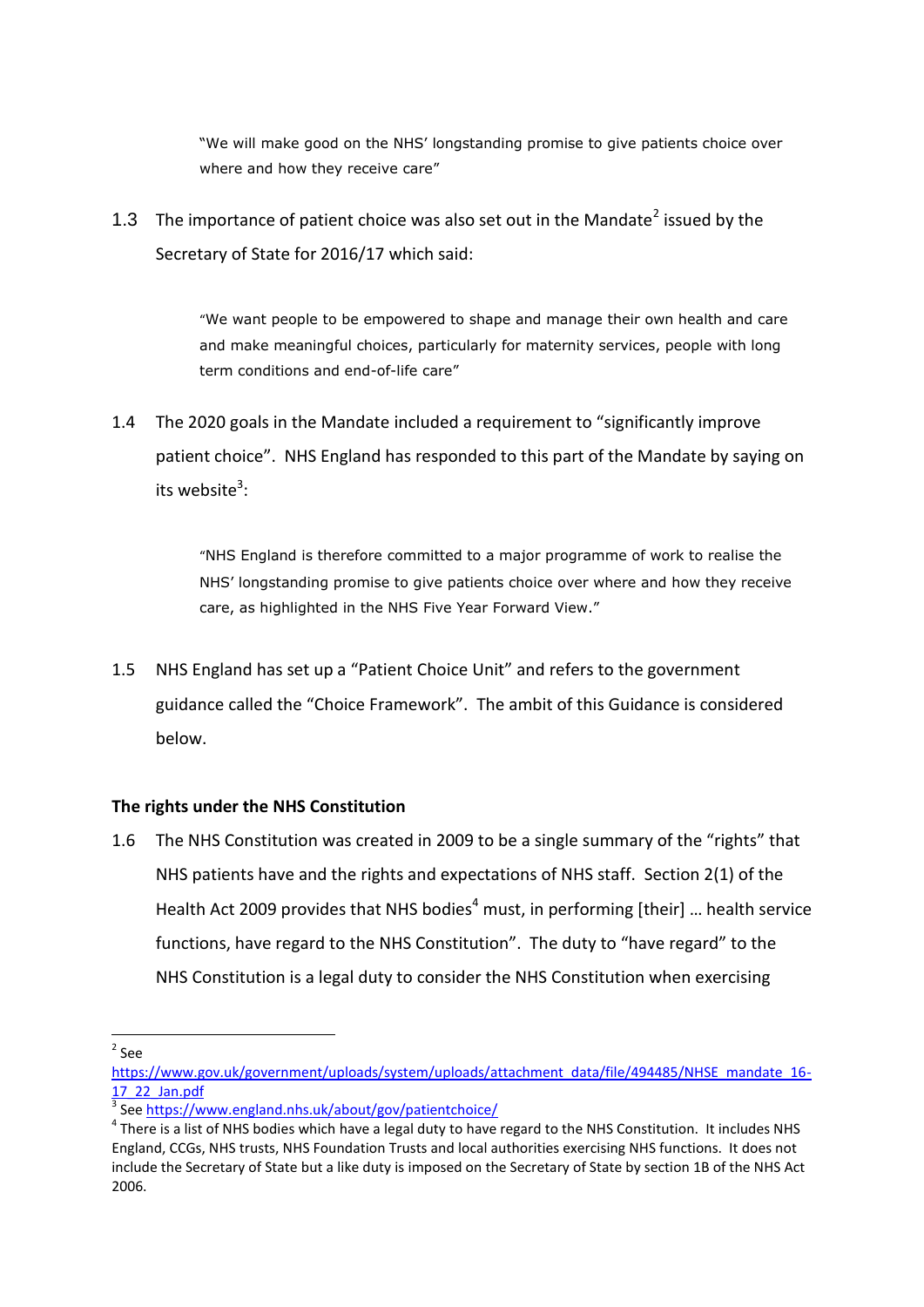functions. However, it is a procedural duty and does not necessarily make it unlawful for an NHS body to act in a way that contravenes the NHS Constitution. However, in order to take a lawful decision to depart form the NHS Constitution, an NHS Body would have to have very carefully considered the relevant provisions of the NHS Constitution and to have departed from it for very good reasons.

1.7 There are provisions of the NHS Constitution relating to patient choice in both primary care and secondary care. These provisions are referred to below.

### 2. **Patient choice of GP.**

2.1 The NHS Constitution provides as follows concerning choice and GP services:

"You have the right to choose your GP practice, and to be accepted by that practice unless there are reasonable grounds to refuse, in which case you will be informed of those reasons.

You have the right to express a preference for using a particular doctor within your GP practice, and for the practice to try to comply."

This wording is a summary of the rights given to patients by the rules under which NHS GP practices operate and does not materially add to those rights.

- 2.2 Patients living in the catchment area of an NHS GP practice have the right to apply to be registered at that practice. Please see [chapter 6.7](http://www.gplaw.co.uk/chapter-6-management-of-the-practice-list-of-patients#chapter607) of the website [www.gplaw.cp.uk](http://www.gplaw.cp.uk/) for details of the application process and the limited grounds on which a GP practice with an open list can refuse to register a patient.
- 2.3 Once a patient is registered at a GP practice, the rules about patient preferences for seeing a particular doctor within are set out in [regulation 22](http://www.legislation.gov.uk/uksi/2015/1862/schedule/3/paragraph/22/made) of the National Health Service (General Medical Services Contracts) Regulations 2015 (SI 2016/1862) ("the GMS Regulations"). These provide that every GMS contract must contain a term to the following effect: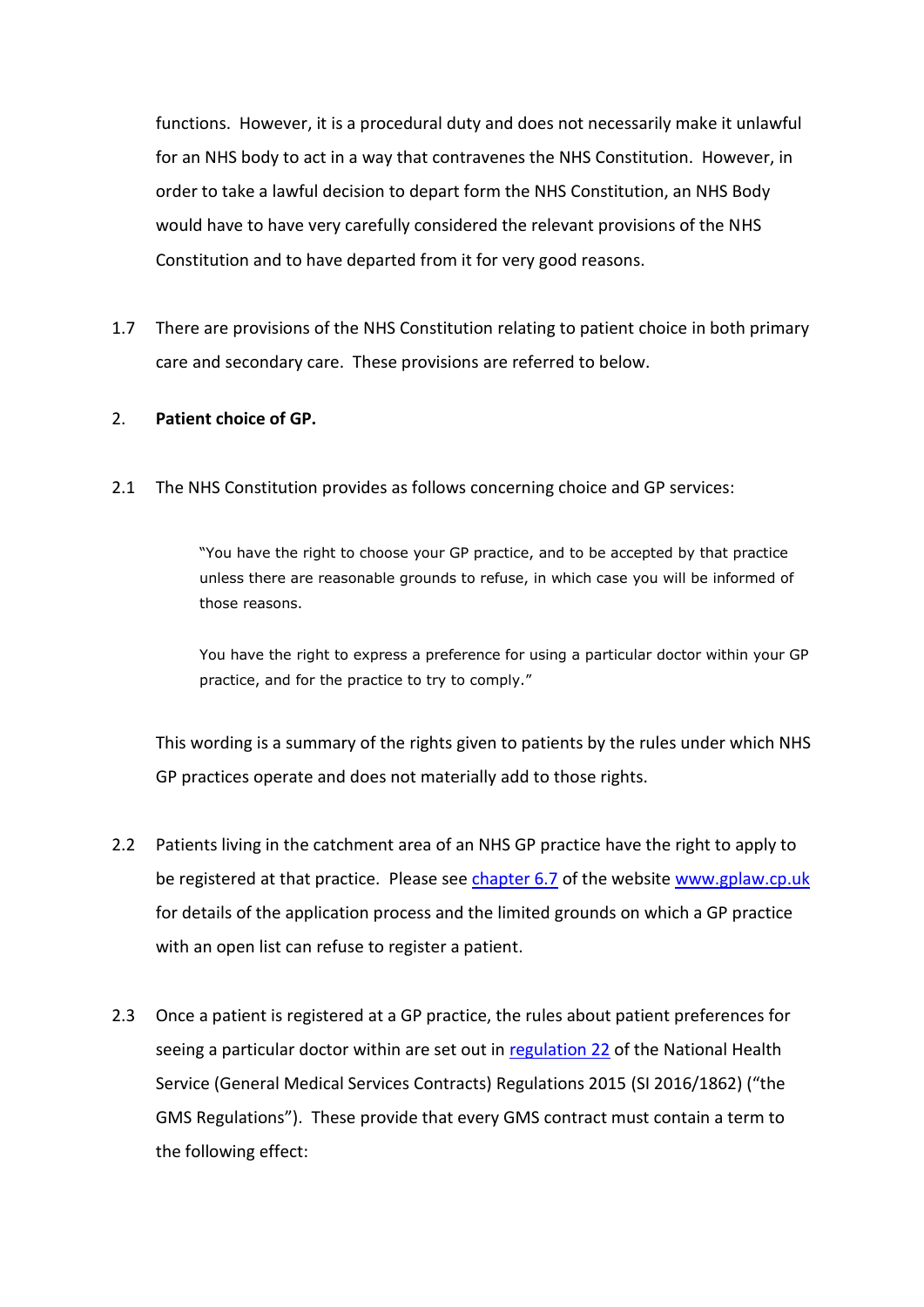"22.—(1) Where the contractor has accepted an application made under paragraph 18 or 20, the contractor must—

- (a) give notice in writing to the person (or, in the case of a child or an adult who lacks capacity, to the person who made the application on the applicant's behalf) of that person's right to express a preference to receive services from a particular performer or class of performer either generally or in relation to any particular condition; and
- (b) record in writing any such preference expressed by or on behalf of that person.

(2) The contractor must endeavour to comply with any reasonable preference expressed under sub-paragraph (1) but need not do so if the preferred performer—

- (a) has reasonable grounds for refusing to provide services to the person who expressed the preference; or
- (b) does not routinely perform the service in question within the contractor's practice"

An identical provision is in [Regulation 21](http://www.legislation.gov.uk/uksi/2015/1879/schedule/2/paragraph/21/made) of the National Health Service (Personal Medical Services Agreements) Regulations 2015.

- 2.4 In accordance with these Regulations, once a patient is accepted onto the list of an NHS GP practice, the contractor must inform the patient of the right to "*express a preference to receive services from a particular performer or class of performer either generally or in relation to any particular condition*" and that, if a patient expresses a preference, the practice "*must endeavour to comply with any reasonable preference*".
- 2.5 Thus if a patient expresses a preference to see Dr Ahmad, the practice must operate a system which endeavours to comply with this preference. Patients can also request to be treated by a "class of performer". This may raise some difficult issues about discrimination. This provision could be used to permit a female patient to express a preference to see a woman doctor, particularly if she needs to be treated for gynaecological or family planning matters. Equally, a male patient may express a preference for being treated by a male doctor if he has erectile dysfunction problems.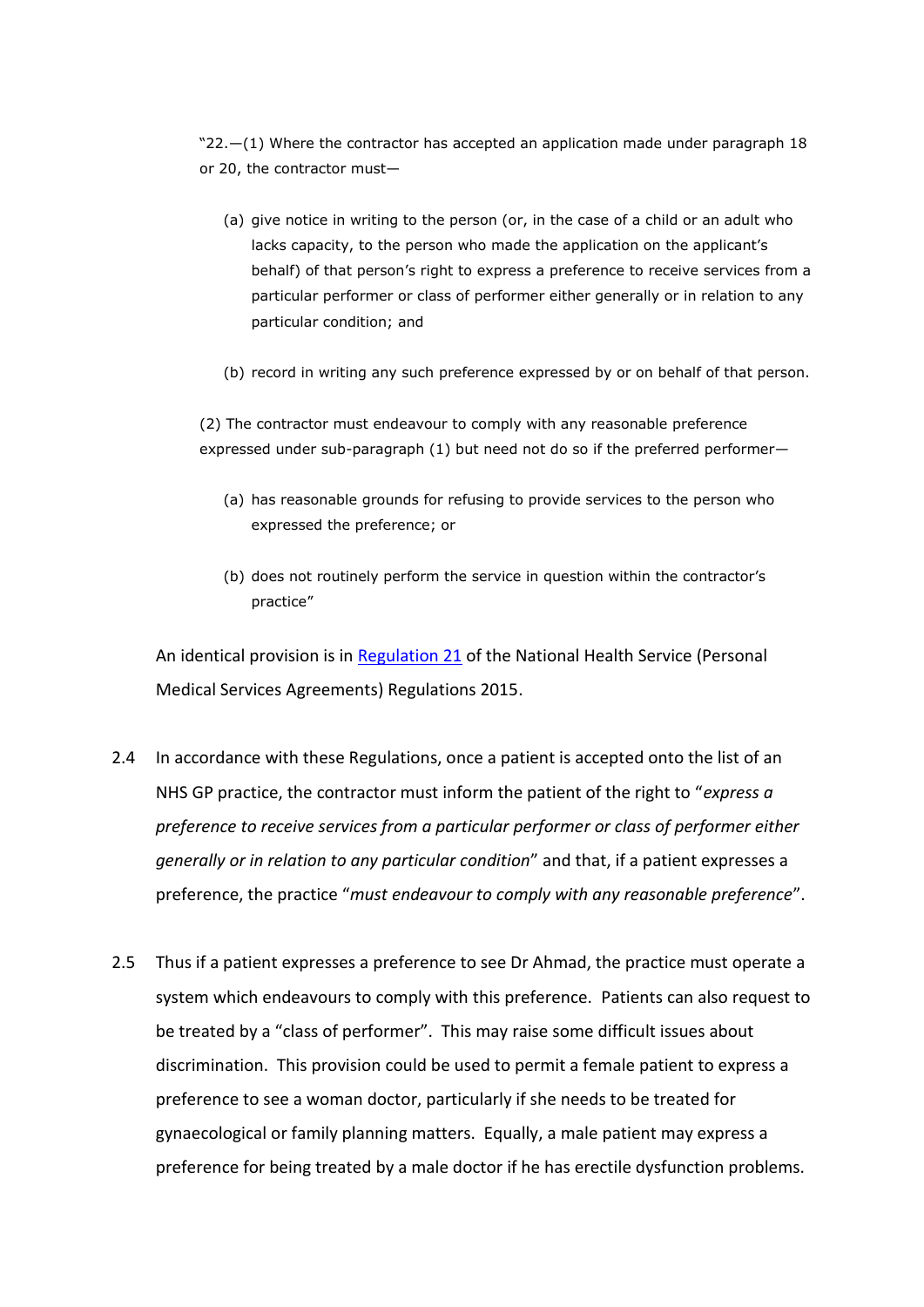Patients for whom English is a second language may properly ask to be seen by "class" of doctors who can speak their language. However, it is almost certainly not permissible to use this part of the contract for a patient to express a preference only to be seen by a "white doctor".

2.6 There are different ways that the practice can comply with this requirement in practice, including ensuring that the practice computer system informs the receptionist where a patient has expressed a preference and prompts the receptionist to offer an appointment with the patient's preferred GP.

#### 3. **Patient choice in secondary care.**

3.1 Patient choice in secondary care is more complex than in primary care. The rules are both substantive and procedural but there is considerable ambiguity about what the rules mean and there have been attempts to cut down the ambit of the rules by "Guidance" produced by NHS England. Accordingly, the extent to which patients can exercise any meaningful choice in secondary care is somewhat unclear.

#### **The gatekeeping role of the GP or other primary care professional.**

- 3.2 Patients make their own choices about when they visit primary care. In contrast, NHS patients can only make their own choices about the provider that delivers NHS funded secondary care where they seek care on an emergency basis or where a patient is referred for a specific secondary care procedure by their GP, community dentist or an optometrist. The vast majority of referrals are made by GPs and so this chapter will describe patient choice rights by reference to a GP. However, the same principles apply to referrals by community dentists and optometrists.
- 3.3 Patient choice is generally concerned with elective procedures as opposed to emergency procedures, and the role of the GP as "gatekeeper" in the system is essential. Giving effect to patient choice for secondary care is not, in reality, giving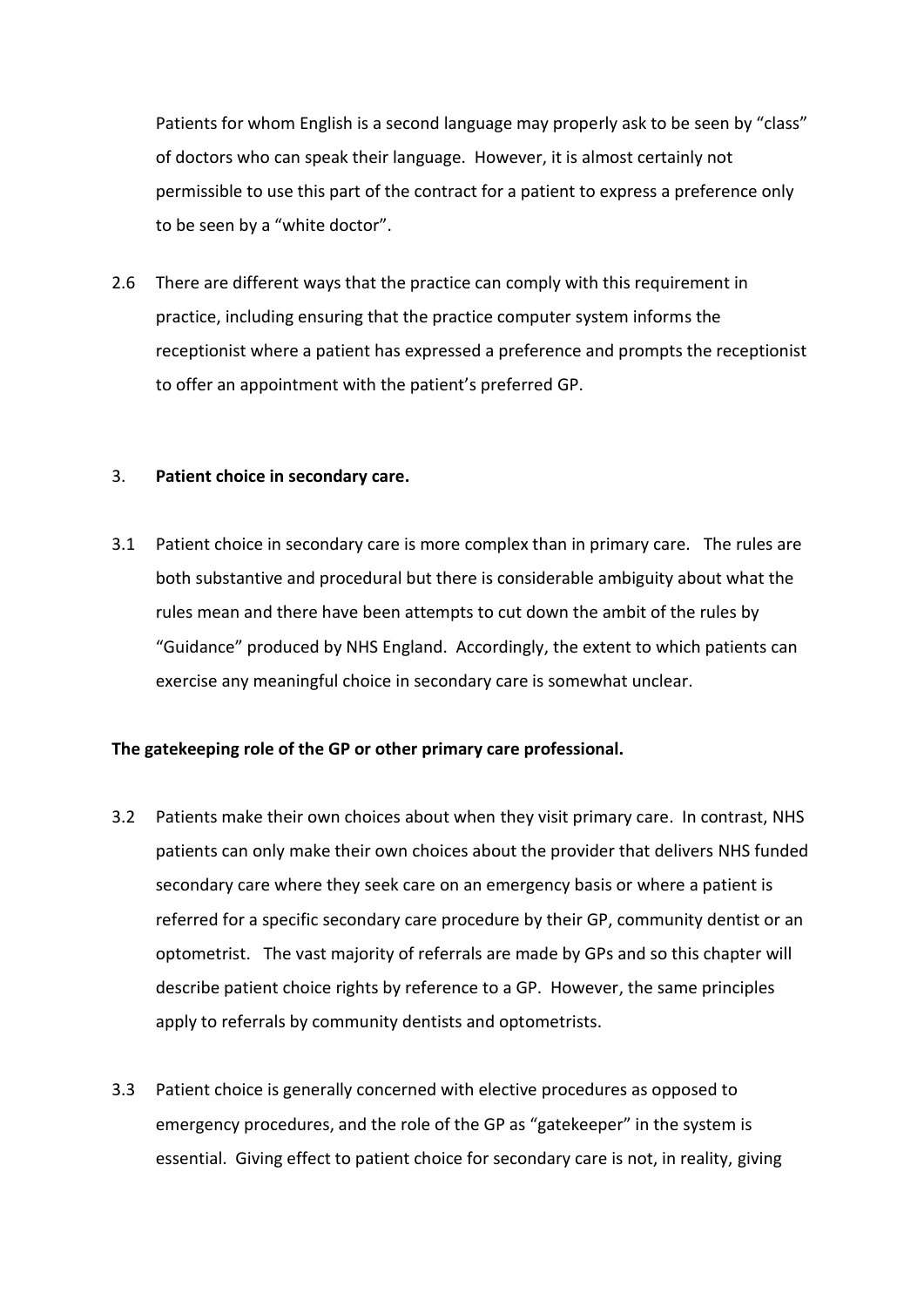effect to a choice for the patient alone. It is giving effect to joint decision making between a GP and the patient. The GP makes the decision to offer a referral and, if the patient agrees to the proposed referral, the patient has the right to be referred to any clinically appropriate provider who contracts with the NHS.

### **The sources of the legal right to exercise choice in secondary care.**

- 3.4 Patient choice is delivered by 2 complimentary processes, namely:
	- i) Specific occasions on which a patient can establish a legal right to choose their secondary care provider in a specific case; and
	- ii) General procedural duties which are imposed on NHS England and CCGs (which are only relevant where (i) does not apply).

### **The duty on CCGs and NHS England to make patient choice arrangements.**

- 3.5 Part 8 of the National Health Service Commissioning Board and Clinical Commissioning Groups (Responsibilities and Standing Rules) Regulations 2012<sup>5</sup> ("the 2012 Regulations sets up the system of legal rights of patients to make their own choices about which provider should provide treatment to them. Subject to the terms of the Regulations, patients have a legal right to choose the secondary care provider to whom they are referred for a first appointment by their NHS GP (and certain other NHS primary care professionals) where the GP decides that the patient requires an "elective referral".
- 3.6 Regulation 38 defines the meaning of an "elective referral" as follows:

-

<sup>&</sup>lt;sup>5</sup> The original text of the National Health Service Commissioning Board and Clinical Commissioning Groups (Responsibilities and Standing Rules) Regulations 2012 is at <http://www.legislation.gov.uk/uksi/2012/2996/contents/made> but these Regulations have been amended on a number of occasions since they were made in 2012. References in this chapter are to the form of the 2012 Regulations in force in September 2016.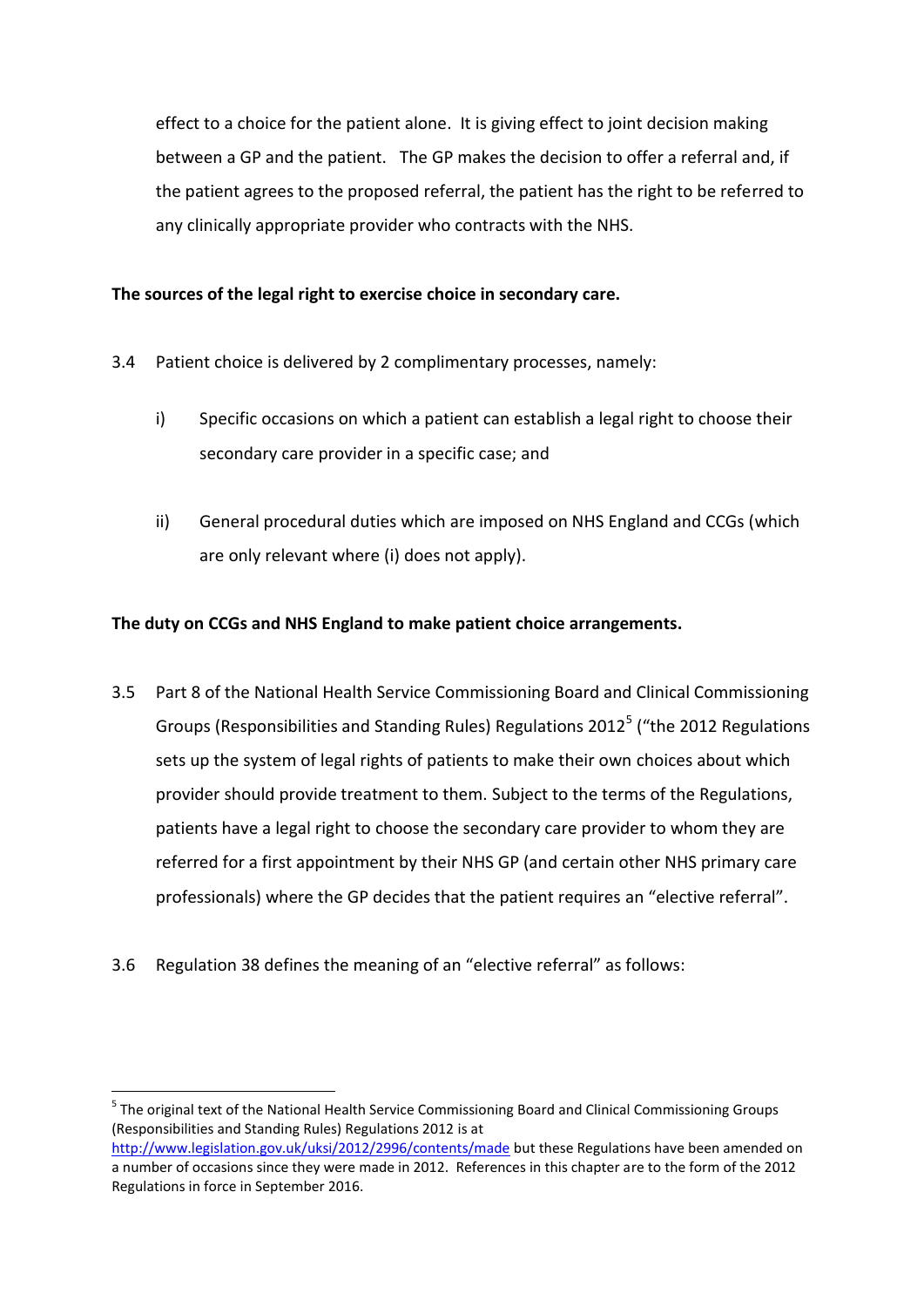""elective referral" means referral by a general medical practitioner, general dental practitioner or optometrist to a health service provider for treatment that is not identified as being immediately required at the time of referral"

- 3.7 Hence, a patient cannot "self-refer" for secondary NHS care and claim to exercise patient choice rights in respect of that referral. The person making the referral must be a GP, community dentist or optometrist. Further the rules about choice for elective referrals do not apply to emergency procedures and so a referral by a GP for treatment that is "immediately required" does not give rise to patient choice rights.
- 3.8 The elective referral must be made to a "health service provider". This term is widely defined in Regulation 2 of the 2012 Regulations to mean:

""health service provider" means a person, other than a relevant body, who has entered into a commissioning contract"

3.9 Accordingly, a health service provider can be any public body, commercial organisation or third sector body, provided it holds a "commissioning contract" with any CCG or NHS England (referred to in the Regulations as the "relevant body"). There is some controversy about what is meant by a "commissioning contract". This term is defined in Regulation 2 as follows:

> ""commissioning contract" means a contract, other than a primary care contract, entered into by a relevant body in the exercise of its commissioning functions"

Hence, the Regulations appear to define the term "commissioning contract" as meaning any contract entered into by a CCG or NHS England in exercise of their commissioning functions other than a primary care contract. However NHS England Guidance suggests that a "commissioning contract" can only be an NHS Standard Contract. That does not seem to be consistent with the above definition but the issues are considered at paragraph [9.18](#page-24-0) blow.

3.10 Regulation 39 of the 2012 Regulations provides: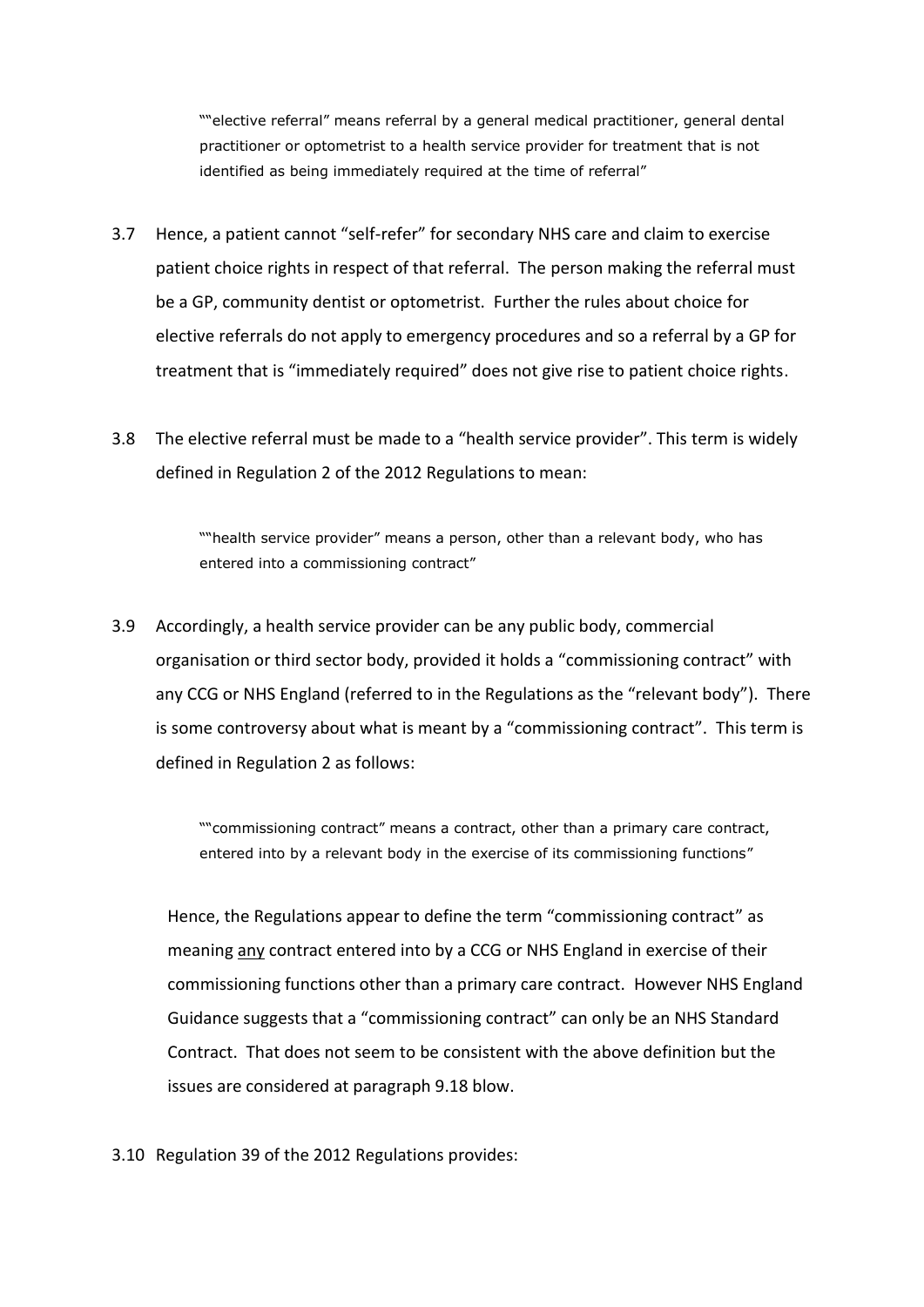"(1) A relevant body must make arrangements to ensure that a person—

- (a) who requires an elective referral; and
- (b) for whom that body has responsibility,

is given the choices specified in paragraph (2).

(2) Subject to regulations 40 and 41, the choices specified for the purposes of this paragraph are the choice—

(a) in respect of a first outpatient appointment with a consultant or a member of a consultant's team, of—

(i) any clinically appropriate health service provider with whom any relevant body has a commissioning contract for the service required as a result of the referral, and

(ii) any clinically appropriate team led by a named consultant who is employed or engaged by that health service provider; and

(b) in relation to an elective referral for mental health services in respect of which the patient's first outpatient appointment is not with a consultant or a member of a consultant's team, of—

(i) any clinically appropriate health service provider with whom any relevant body has a commissioning contract for the service required as a result of the referral, and

(ii) any clinically appropriate team led by a named health care professional who is employed or engaged by that health service provider.

- $(3) \ldots$
- $(4) \quad . . .$

(5) The arrangements referred to in paragraph (1) must include such arrangements as are necessary to ensure that a person may make the choices specified in those paragraphs where that person—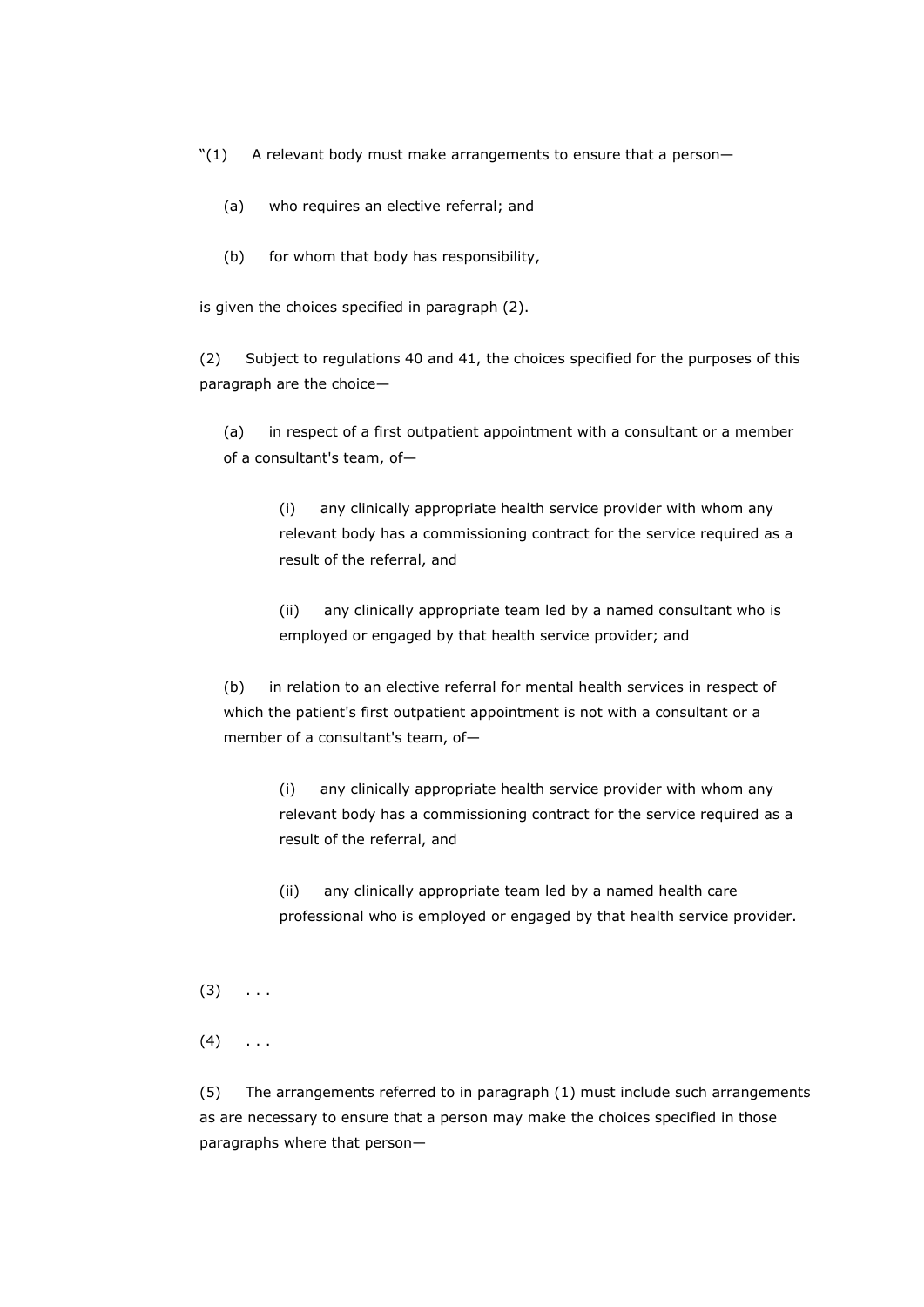(a) has not been offered that choice by the person making the initial referral; and

(b) notifies the relevant body who has responsibility for that person that that choice was not offered.

(6) For the purposes of this Part, a health service provider, or a team led by a consultant or a health care professional, is clinically appropriate if, in the opinion of the person making the referral, they offer services that are clinically appropriate for that person in respect of the condition for which that person is referred"

3.11 Regulation 39(1) imposes a legal duty on each CCG and NHS England to "make arrangements" to give effect to the right of patients to exercise their patient choice rights. The imposition of a legal duty "to make arrangements" is used throughout the NHS Act. It imposes a legal obligation on the CCG to operate systems which ensure that patients can access those services that are within the scope of the arrangements. In *Tandy v East Sussex CC* [1998] A.C. 714 the House of Lords was concerned with a duty to make arrangements to provide suitable education services to children in its area. Whilst emphasising that the council had a discretion to decide the form of these arrangements, Lord Browne-Wilkinson said at page 747:

> "The duty is to make arrangements for what constitutes suitable education for each child. That duty will not be fulfilled unless the arrangements do in fact provide suitable education for each child"

- 3.12 It follows that, when making decisions as to whether to fund medical treatment for an NHS patient, regulation 39(1) requires both CCGs and NHS England to put in place a decision making processes, which asks 4 questions, namely:
	- i) Is this patient a person for whom the CCG/NHS England has commissioning responsibility;
	- ii) Is this patient a person who "requires" an elective referral; and
	- iii) Do the patient's circumstances come within Regulation 39(2); and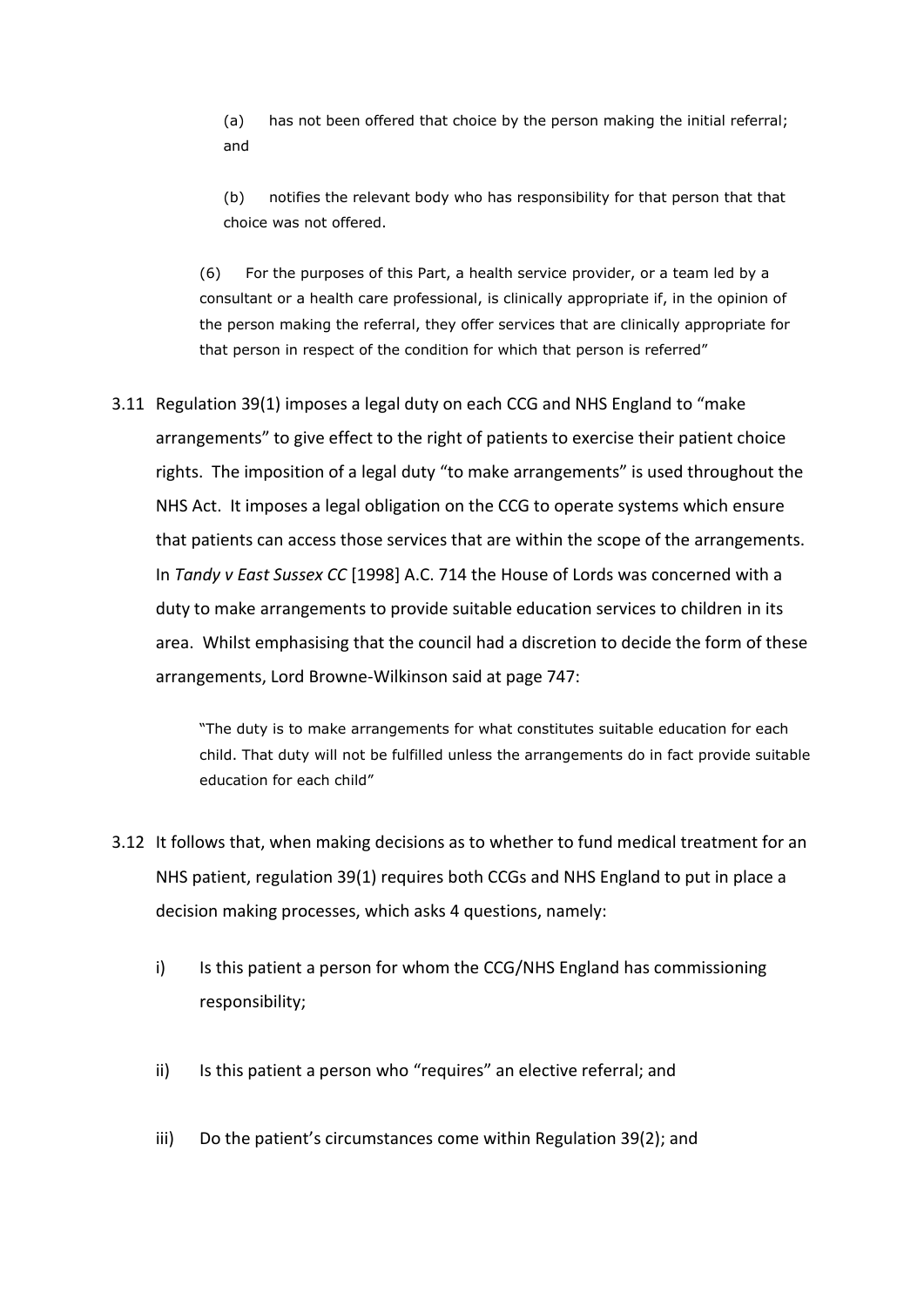- iv) Is the patient entitled to exercise patient choice rights for this particular episode of treatment.
- 3.13 The decision making process in the policy which constitutes the "arrangements" must provide that if the answer to all 4 questions is "yes", the CCG or NHS England must make a decision to fund the initial consultation with the preferred secondary care clinician which is the subject of the referral. That appointment must be funded because the patient's "legal right" to have NHS funded treatment have been established and so the CCG or NHS England ceases to have a discretion to decide whether to fund the treatment or not as part of NHS funded care. It follows that any set of legal "arrangements" must set up a decision making process that guide a decision maker to ask whether the answer to all 4 questions set out above are answered in the affirmative.
- 3.14 Regulation 39(6) provides that the assessment as to whether the referral is clinically appropriate is exclusively a matter for the person making the referral, not for the CCG or NHS England. Hence, the decision-making processes cannot allow the commissioner to reach their own view as to whether the referral is appropriate treatment to be funded as part of NHS care.

## 4 **The limitation of secondary care patient choice rights to a first out-patient appointment.**

4.1 The right of patients to choose their secondary care provider under the Regulations is limited to a "first appointment". On the face of it this seems a strange limitation because it suggests that a patient only has a very limited right to choose who the patient should be treated by and thereafter must accept the choice foisted on the patient by the NHS commissioner. As far as the author is aware, neither the government nor NHS England has advanced a policy reason why the right to patient choice under Part 8 of the 2012 Regulations is limited to a first out-patient appointment.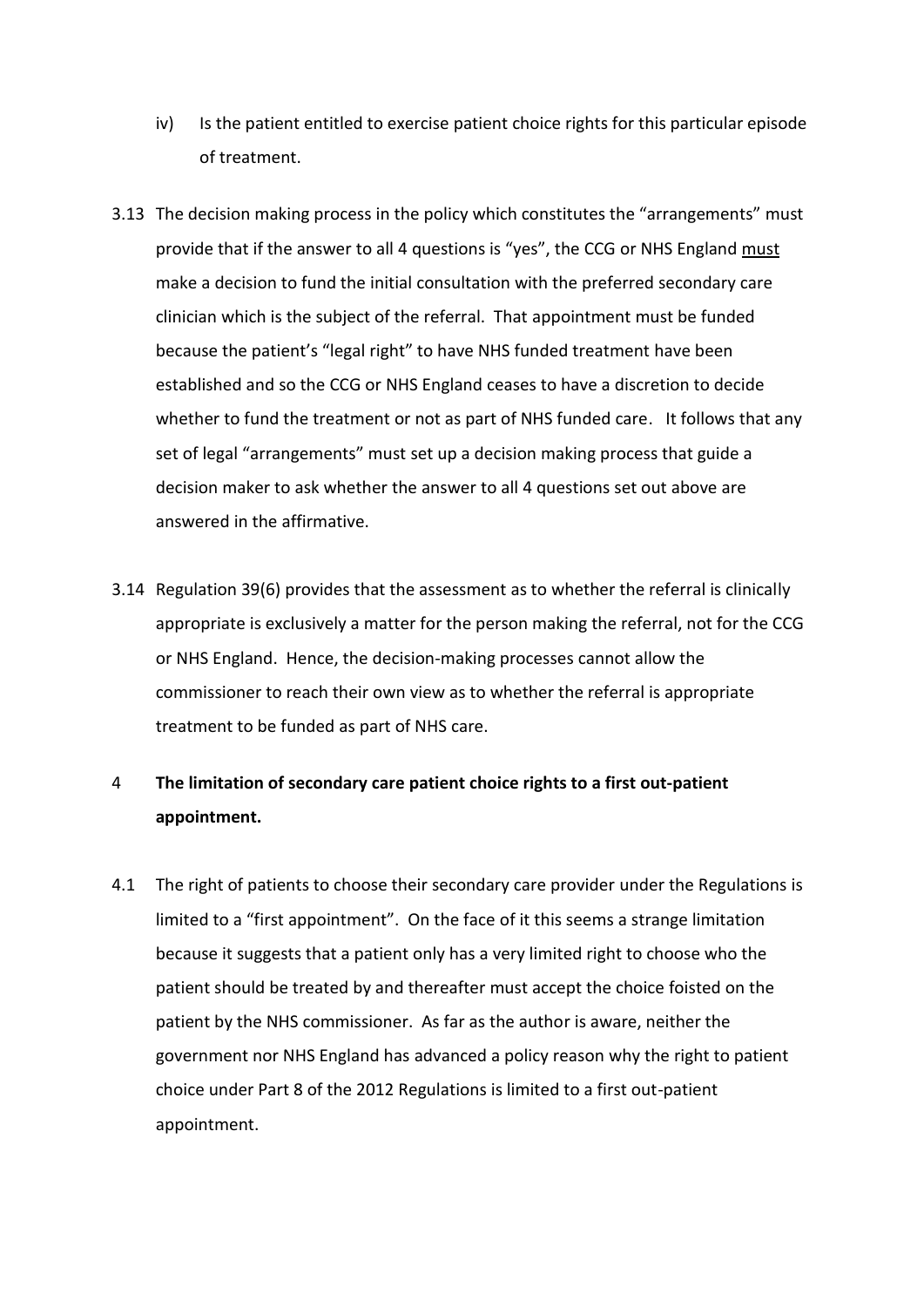- 4.2 In the absence of any other explanation, it seems that the limitation of the right to a first out-patient appointment reflects a compromise between the interests of NHS commissioners and those of individual NHS patients. NHS commissioners have no absolute duty to commission every clinically appropriate service for an NHS patient. CCGs are entitled to adopt policies to define the services that they wish to commission for the patients for whom they are responsible in order to manage their budgets: see for example *R v Cambridge Health Authority ex parte B* [1995] 1 WLR 898 and *R (AC)* v *Berkshire West Primary Care Trust & Anor* [2011] EWCA Civ 247. In contrast, NHS England and CCGs are not entitled to have blanket policies to refuse to fund particular treatments and have a legal duty to consider requests to commission care for a patient outside their usual policies and to make decisions whether to commission the requested treatment: see *R* v *North West Lancashire Health Authority ex parte A* [2000] 1 WLR 977 and Regulations 34 and 35 of the 2012 Regulations.
- 4.3 It follows the purpose of limiting the legal right of a patient to choose their provider for a first out-patient appointment appears to be designed to enable the provider of the patient's choice to have a first meeting with the patient, funded by the NHS, to discuss treatment options. Following this first appointment the patient can then request the NHS commissioner for funding to support a full course of treatment with the patient's favoured provider (either as part of an existing CCG or NHS England policy or as an individual funding request outside the policy).
- 4.4 The purpose of limiting the legal right to a first out-patient appointment appears to allow the patient to be seen by the secondary care provider of the patient's choice and for the CCG (or NHS England) to be informed by the secondary care provider what treatment that provider recommends for the patient. The CCG (or NHS England) is then in a better position to make a decision whether to commission further treatment for the patient. It is also relevant to note:
	- i) When making decisions about funding further treatment, both NHS England and CCGs must comply with their general procedural duties (see below) to exercise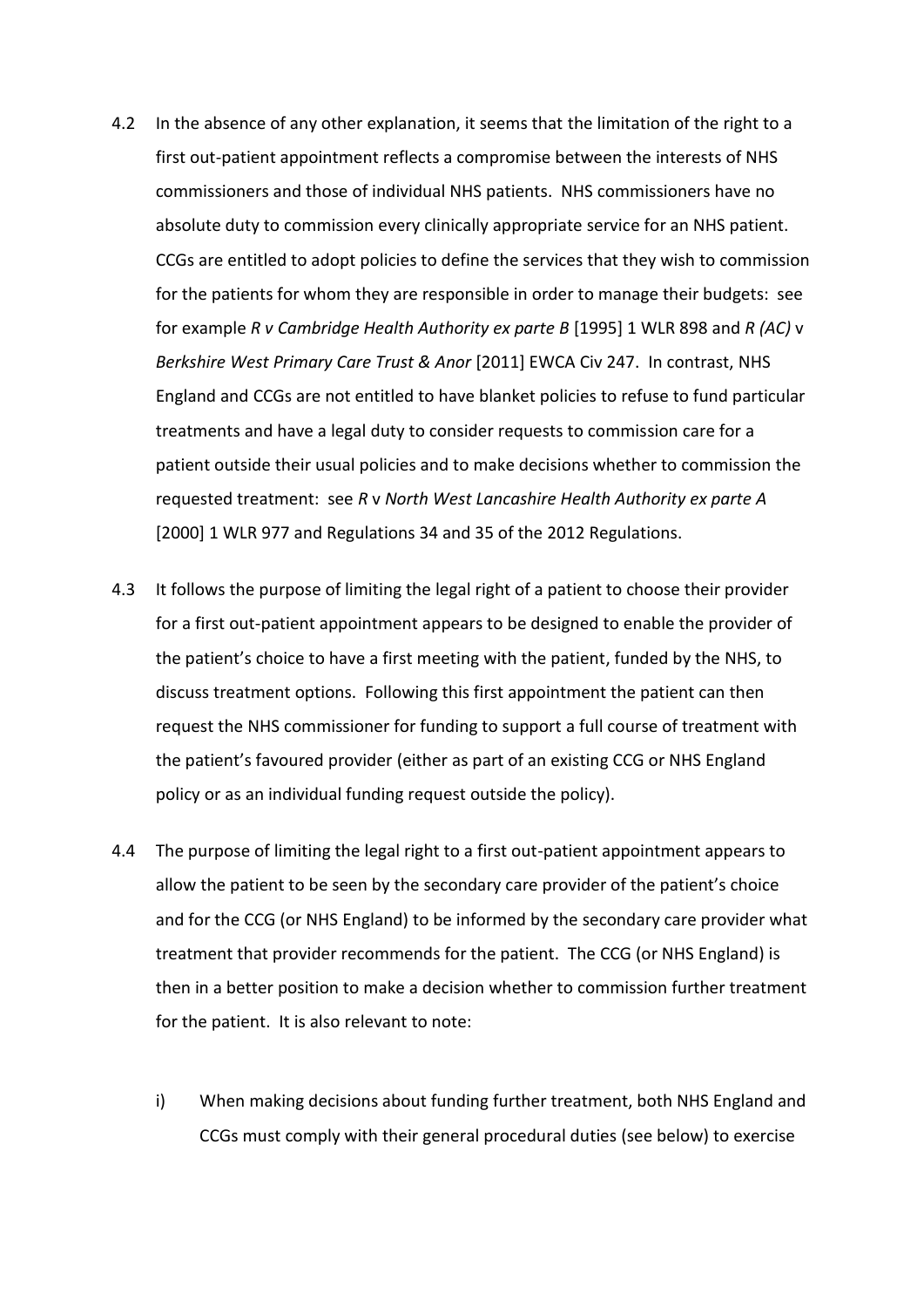their functions with a view to enabling patients to make choices with respect to aspects of health services provided to them; and

- ii) Each CCG must have regard to the Guidance issued by NHS England concerning whether to commission any further treatment in accordance with the patient's choice: see section 14Z8 of the NHS Act.
- 4.5 Accordingly, properly understood, the legal framework appears to represent a balance between the interests of the individual patient and the interests of the NHS commissioner, who acts on behalf of the general body of patients for whom the NHS commissioner is required to commission services.

### 5 **Does NHS England have patient choice arrangements in place?**

- 5.1 NHS England has no policy on its website which informs patients how decision makers within NHS England are required to give effect to patient choice rights when services are commissioned by NHS England. It is therefore unclear what arrangements, if any, have been put in place by NHS England to ensure that patients can exercise their choice rights when referred for care commissioned by NHS England.
- 5.2 The department of NHS England which regulates CCGs appears to be focused on making sure CCGs respect the patient choice rights of patients. The NHS England website<sup>6</sup> says:

"Clinical commissioning groups (CCGs) have a duty to enable patients to make choices, and to promote their involvement in decisions related to their care or treatment. NHS England will work alongside CCGs to help them meet their legal responsibilities and build on their offer of choice to patients, to ensure that choices are meaningful and deliver positive improvements to patient outcomes including patient experience of the services they access and use.

The initial priorities of this programme of work are:

 6 See<https://www.england.nhs.uk/about/gov/patientchoice/>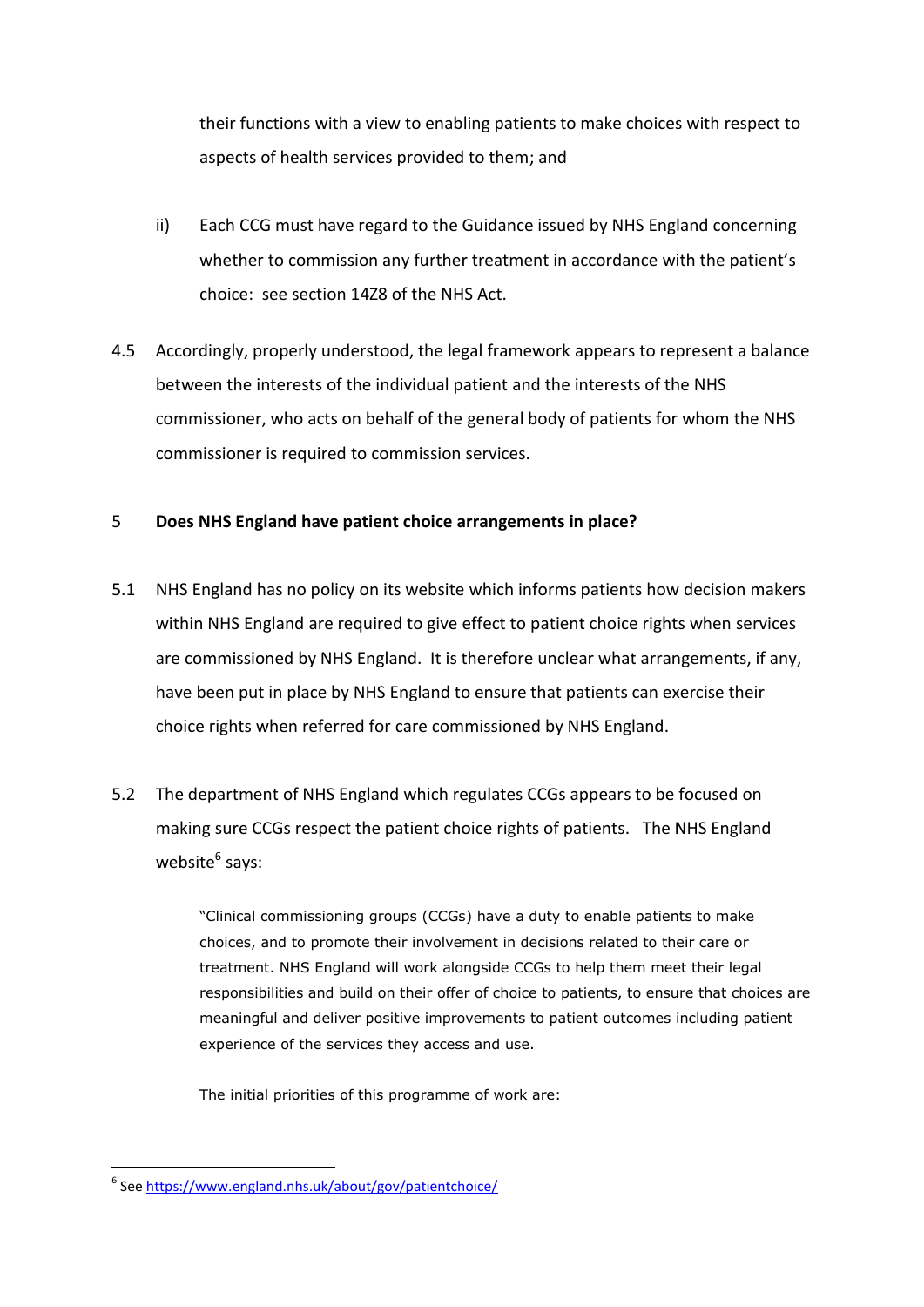- Strengthening [choice in outpatient services](https://www.england.nhs.uk/about/gov/patientchoice/outpatient-service/)
- Enhancing the [choice available in maternity services,](https://www.england.nhs.uk/about/gov/patientchoice/change-programmes#maternity) including through a programme of Pioneers to develop and test ways of improving choice in maternity services for national replication
- Improving [choice in end of life care \(EOLC\)](https://www.england.nhs.uk/about/gov/patientchoice/change-programmes#eolc) (including ensuring more people are able to achieve their preferred place of care and death)
- Securing choice in the [new care models](https://www.england.nhs.uk/about/gov/patientchoice/change-programmes#ncm) that some Vanguard areas of the country are developing.

More information on these priority areas will be available via this webpage by summer 2016.

5.3 However, it is less clear how NHS England is complying with its own patient choice obligations. If NHS England does not have any "patient choice" arrangements in place then it will be acting in breach of its duty under Regulation 39 and any decisions which fail to respect patient choice rights could be challenged by way of judicial review.

### 6 **Patient Choice arrangements by CCGs.**

- 6.1 There are some CCGs with well developed "patient choice polices". A good example is Blackpool CCG (see [http://blackpoolccg.nhs.uk/patient-choice/\)](http://blackpoolccg.nhs.uk/patient-choice/). However, there are many other CCGs that have no specific policy which explains patient choice to patients and, crucially, to decision makers within the CCG. As with NHS England, CCGs will be acting unlawfully if they do not have a policy which guides decision makers to identify and respect appropriate choices made by patients.
- 6.2 The legal rights given by Part 8 of the 2012 Regulations need to be seen within the overall legal structures operating in the NHS. These structures provide that that decisions about which NHS funded medical treatment should be provided to an NHS patient are primarily a matter to be decided between the patient and their treating NHS GP or other primary care clinician. This balance between the decision making power of GPs and the powers of the CCG is seen in 3 areas in particular, namely:
	- i) Drugs or medical appliances prescribed for patients by a GP;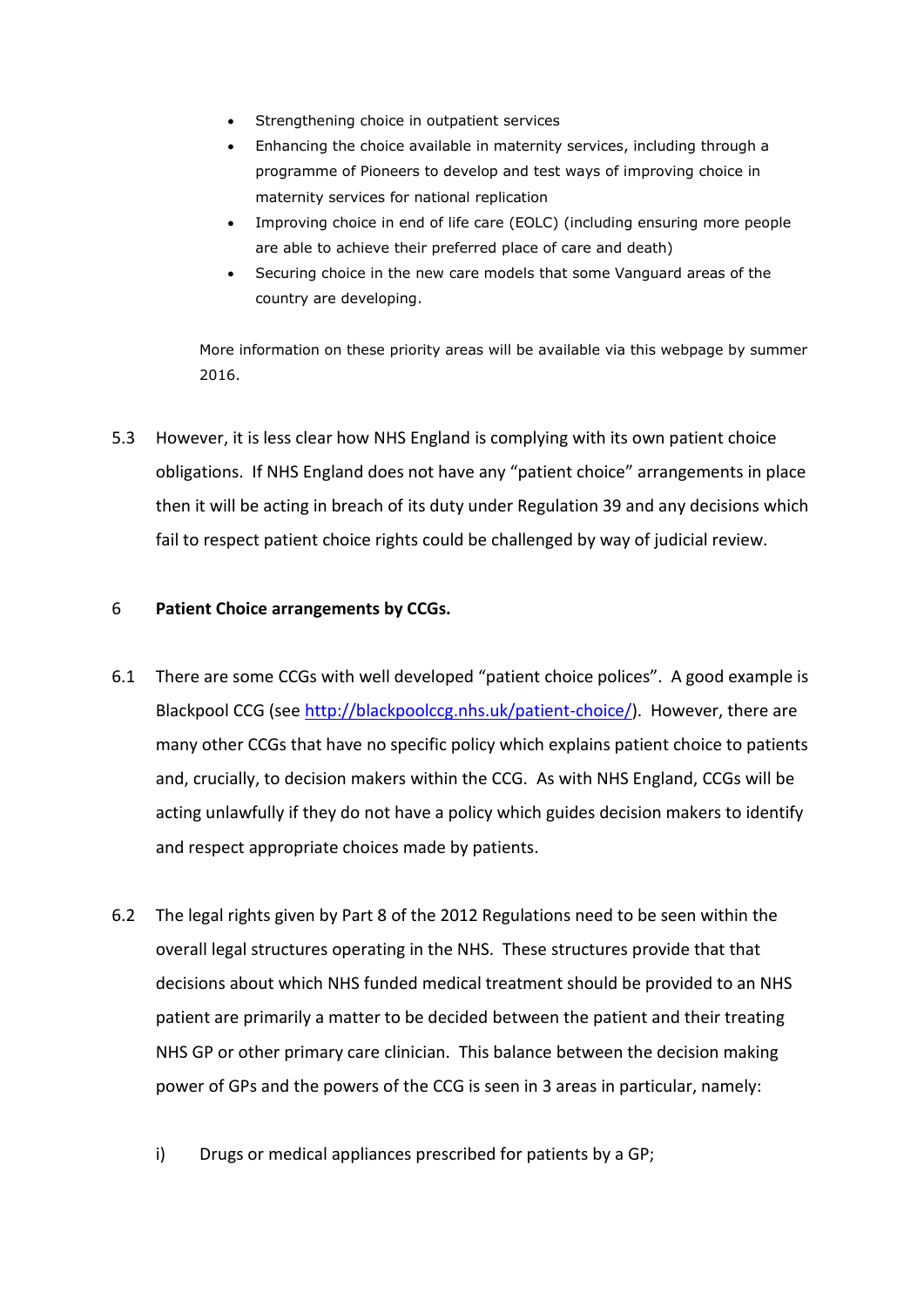- ii) NICE recommended treatments for NHS patients (usually prescribed within secondary care); and
- iii) Patient choice rights for secondary care recommended by a GP or other primary care clinician.

#### **Drugs or medical appliances prescribed for patients by a GP**

6.3 The question as to whether a pharmaceutical drug should be provided to patients of a GP practice is, in the first instance, a matter exclusively for the GP. A CCG cannot impose any fixed cost limit on the pharmaceutical drugs a GP can prescribe for an NHS patient and which must be funded by a CCG as part of NHS funded care. See regulation 56 of the GMS Regulations. The only exceptions are the "black list" of drugs published by the Secretary of State that an NHS GP cannot prescribe and a "grey" list of products such as Viagra which can only be prescribed in limited circumstances. However outside these limited examples, the only restraint on GPs and other primary care clinicians on prescribing is in Regulation 64 of the GMS Regulations which provides:

> "(1) The contractor must not prescribe drugs, medicines or appliances the cost or quantity of which, in relation to a patient, is, by reason of the character of the drug, medicine or appliance in question, in excess of that which was reasonably necessary for the proper treatment of the patient.

(2) In considering whether a contractor has breached its obligations under paragraph (1), the Board must seek the views of the Local Medical Committee (if any) for the area in which the contractor provides services under the contract."

6.4 Save where GPs are prescribing branded drugs when generics are available, the requirement not to prescribe drugs where the cost or quantity is "*in excess of that which was reasonably necessary for the proper treatment of that patient*" is almost impossible to enforce because the GP must follow GMC Guidance in prescribing the most appropriate drug for the patient regardless of the cost. A drug should only be prescribed for a patient where the patient agrees to take the drug (or it is a waste of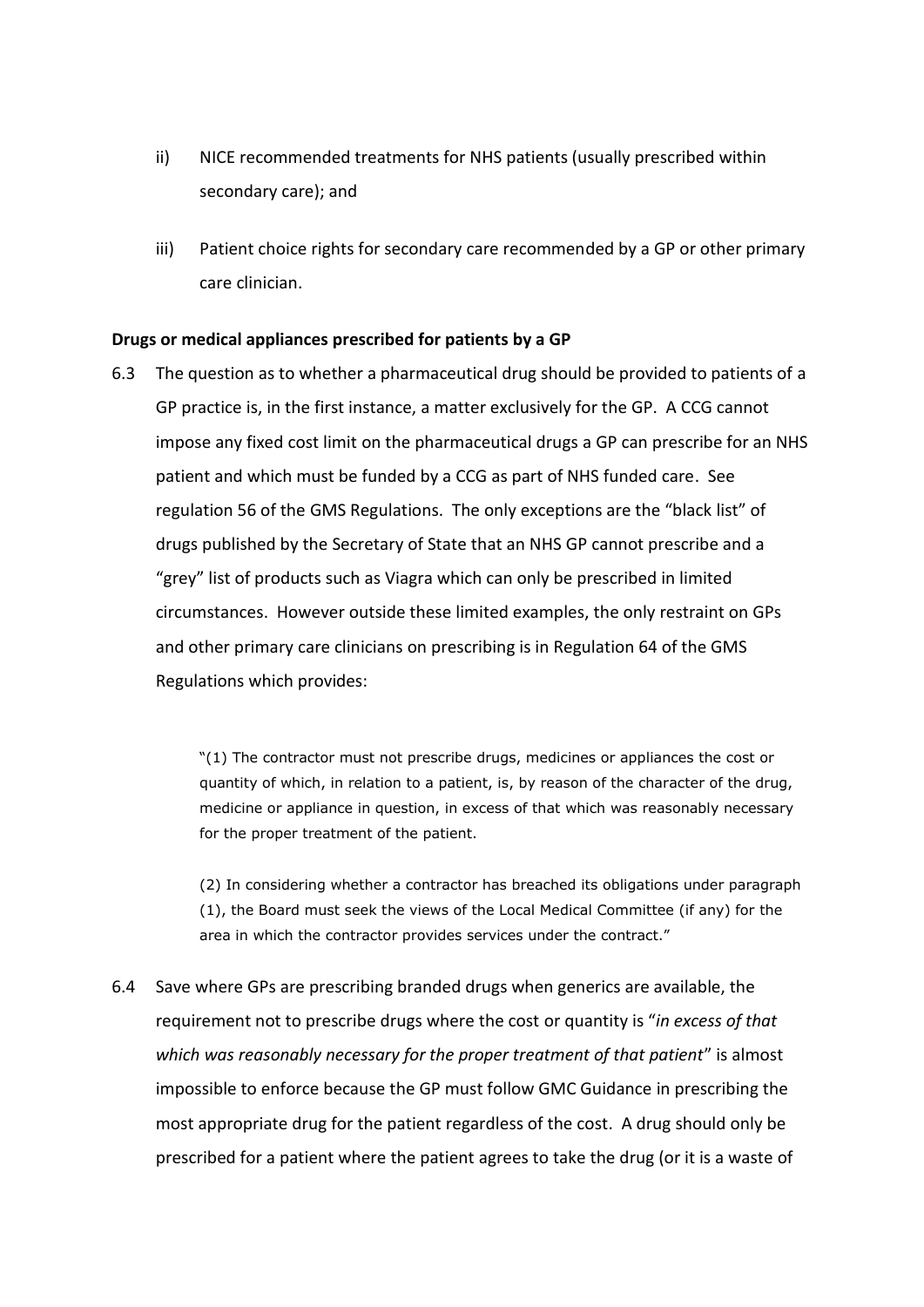NHS resources), but a joint decision between the GP and the patient on the choice of drug binds the CCG. Once the prescription is written, the patient goes to an NHS pharmacy which dispenses the drug to the patient. The pharmacist then makes a financial claim from the NHS Business Services Agency for payment for dispensing the drug (where the payment depends on the type of the drug). The cost of the drug eventually makes its way back to the local clinical commissioning group. CCGs can encourage GPs to limit costs when prescribing drugs but have no powers to prevent GPs exercising their clinical judgement to prescribe the drug GP considers most appropriate for the NHS patient.

## **NICE recommended treatments for NHS patients (usually prescribed within secondary care).**

- 6.5 There is, in principle, no limit on the types of drugs or other treatments that a secondary care provider, such as a Hospital Trust, can provide to an NHS patient. However, the contract between a CCG (or NHS England) and a secondary care provider can place limits on the costs that a secondary care provider can recover from the CCG. Secondary care providers will usually prevent clinicians providing expensive drugs or other medical interventions for an NHS patient unless the secondary care provider can recover the costs of those drugs or interventions from the CCG.
- 6.6 However, CCGs are obliged to fund drugs or other treatments provided to patients where the drug or medical appliance is recommended in a Technology Appraisal Guidance ("TAG") by the National Institute for Health and Social Care Excellence ("NICE"). A combination of section 237(8) of the Health and Social Care Act 2012 and Regulation 34 of the 2012 Regulations means that CCGs must have arrangements in place which require the CCG to fund drugs or treatments for patients with medical conditions which come within a cohort defined by a NICE TAG. Regulation 34 provides:

"(1) A relevant body must have in place arrangements for making decisions and adopting policies on whether a particular health care intervention is to be made available for persons for whom the relevant body has responsibility.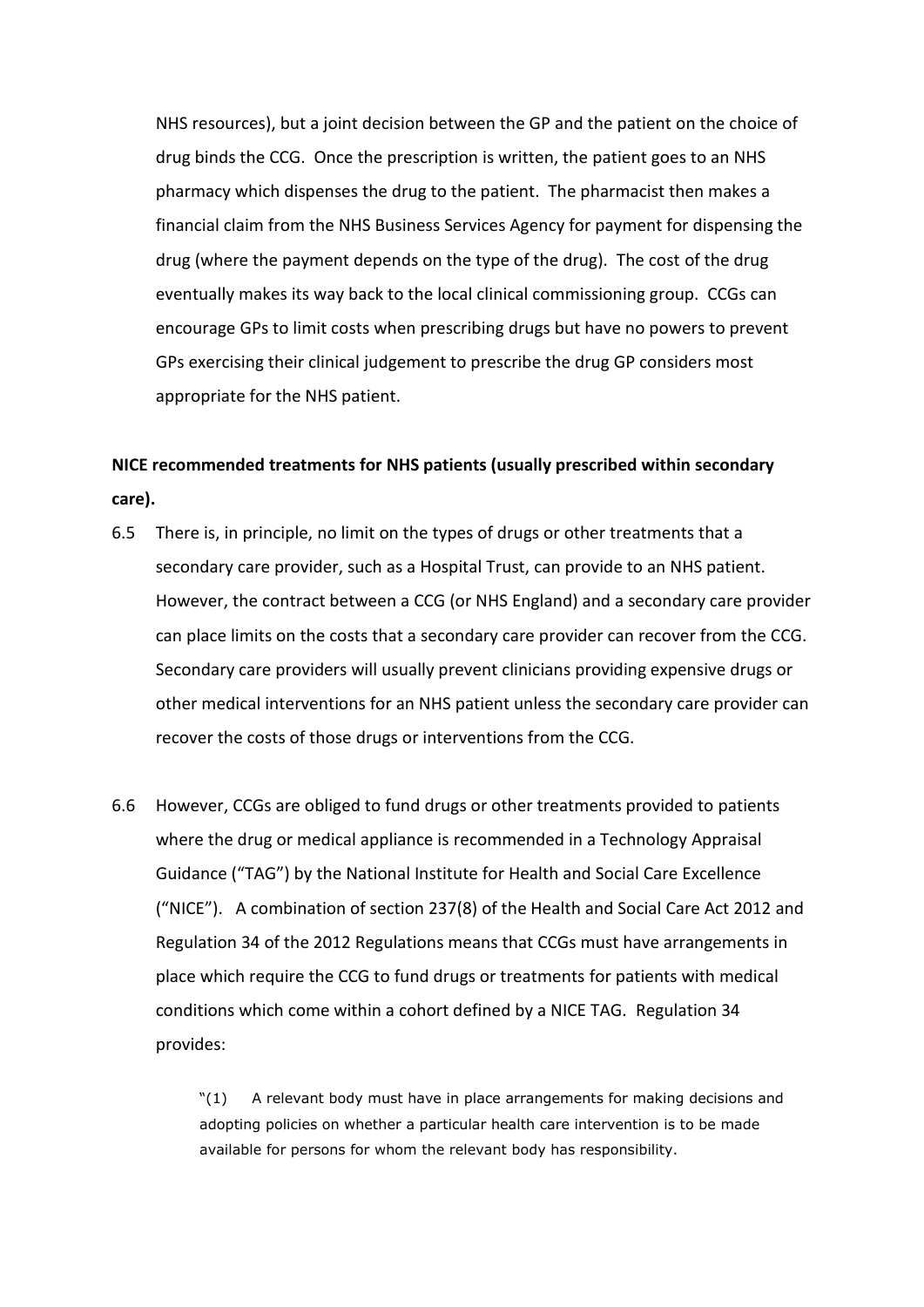(2) Arrangements under paragraph (1) must—

(a) ensure that the relevant body complies with relevant NICE recommendations; and

(b) include arrangements for the determination of any request for the funding of a health care intervention for a person, where there is no relevant NICE recommendation and the relevant body's general policy is not to fund that intervention<sup>7</sup>"

6.7 This right is repeated in the NHS Constitution<sup>8</sup> which says:

"You have the right to drugs and treatments that have been recommended by NICE for use in the NHS, if your doctor says they are clinically appropriate for you"

6.8 Thus, a CCG may not lawfully adopt a policy not to reimburse a secondary care provider for providing drugs or treatments to patients with medical conditions which come within a cohort defined by a NICE TAG.

## 7 **The requirements that must be fulfilled before a patient can establish "patient choice" rights under Part 8 of the 2012 Regulations.**

- 7.1 The wording of Part 8 of the 2012 Regulations provides that NHS patients have a legal right to have a referral funded by their CCG or NHS England for the first consultation with the clinician to whom they are referred by their GP if the following conditions are satisfied:
	- i) **Condition 1**: The patient is a patient for whom the CCG has responsibility (Regulation 39(1)(b));
	- ii) **Condition 2**: The patient requires an elective referral (Regulation 39(1)(a)). The wording of the regulation is that the patient requires an elective referral, not

-

 $^7$  This is the Regulation which requires a CCG and NHS England to have an Individual Funding Arrangement policy and to operate IFR panels. Where an IFR request is turned down the CCG or NHS England must give reasons: see Regulation 35.

<sup>&</sup>lt;sup>8</sup> See [https://www.gov.uk/government/publications/the-nhs-constitution-for-england/the-nhs-constitution](https://www.gov.uk/government/publications/the-nhs-constitution-for-england/the-nhs-constitution-for-england)[for-england](https://www.gov.uk/government/publications/the-nhs-constitution-for-england/the-nhs-constitution-for-england)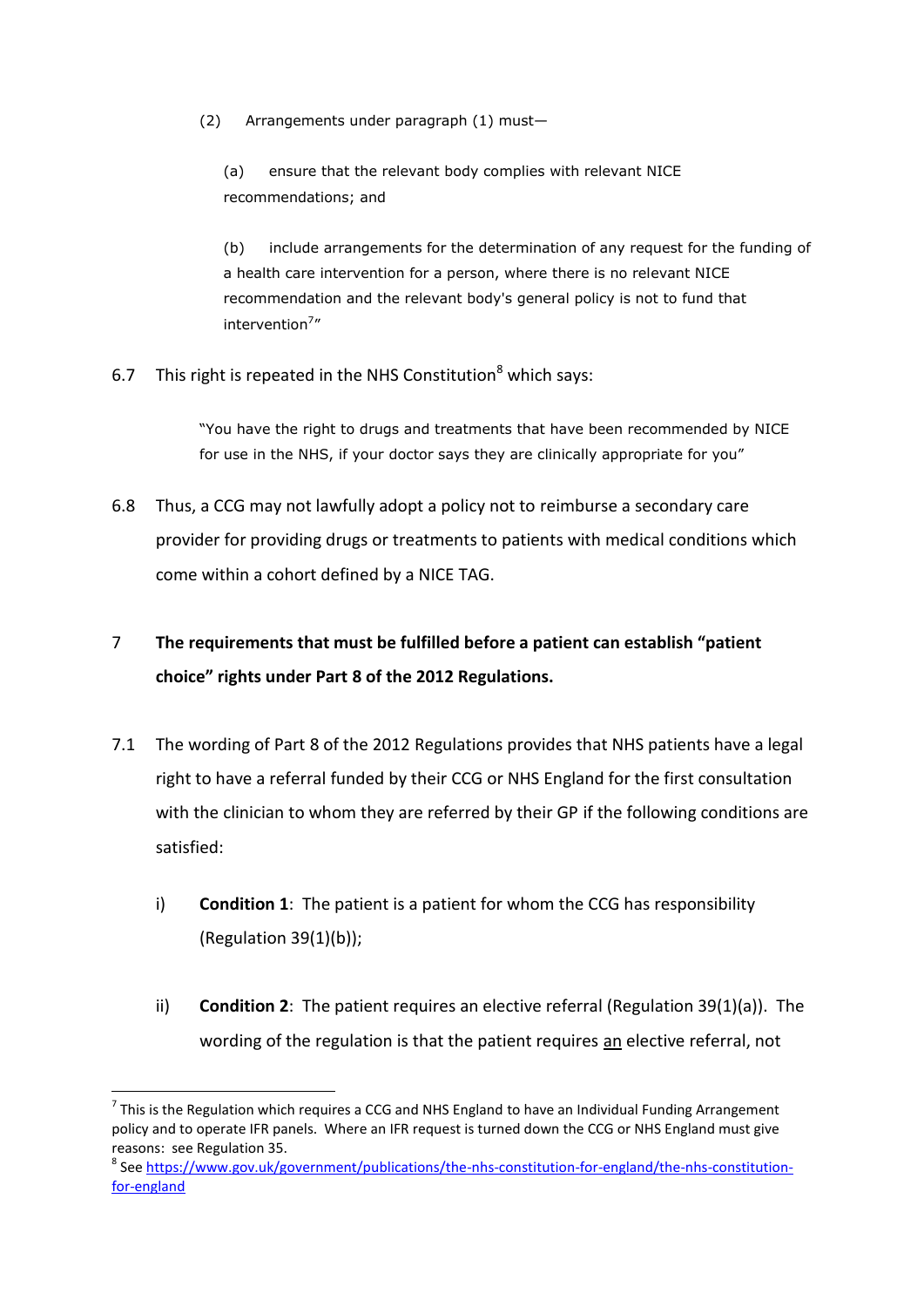that the patient requires an elective referral for a form of treatment that the CCG considers she ought to receive. Regulation 39(6) provides that the exercise of clinical judgement to determine what treatment the patient requires is for the GP and not the CCG;

- iii) **Condition 3**: A referral has been made by the patient's GP<sup>9</sup> to a "*clinically appropriate provider*" (Regulation 39(2)(a) and (b)). However Regulation 39(6) provides that whether a provider is clinically appropriate is solely a decision for the person making the referral;
- iv) **Condition 4**: The provider to whom the patient is referred has a commissioning contract with a "relevant body" for the service required by the referral (see Regulation 39(2)(a) and (b)). The expression "relevant body" is also defined in Regulation 2 as follows:

""relevant body" means a CCG or the Board"

Thus, this condition is satisfied if any CCG or the Board (known as NHS England) has a commissioning contract for the service required by the referral with the proposed provider. It is not necessary for the patient's own CCG to have an existing contract with the proposed provider for the proposed service;

- v) **Condition 5**: The service is not of a type listed in Regulation 40 where the choice right does not apply. The services that are exempted from patient choice rights are:
	- a. Cancer services (where a 2 week wait right arises as to which see below);
	- b. Maternity services; and
	- c. Services for which the patient has a need for urgent care;

1

 $^{9}$  Or another person who can make a referral under Regulation 38.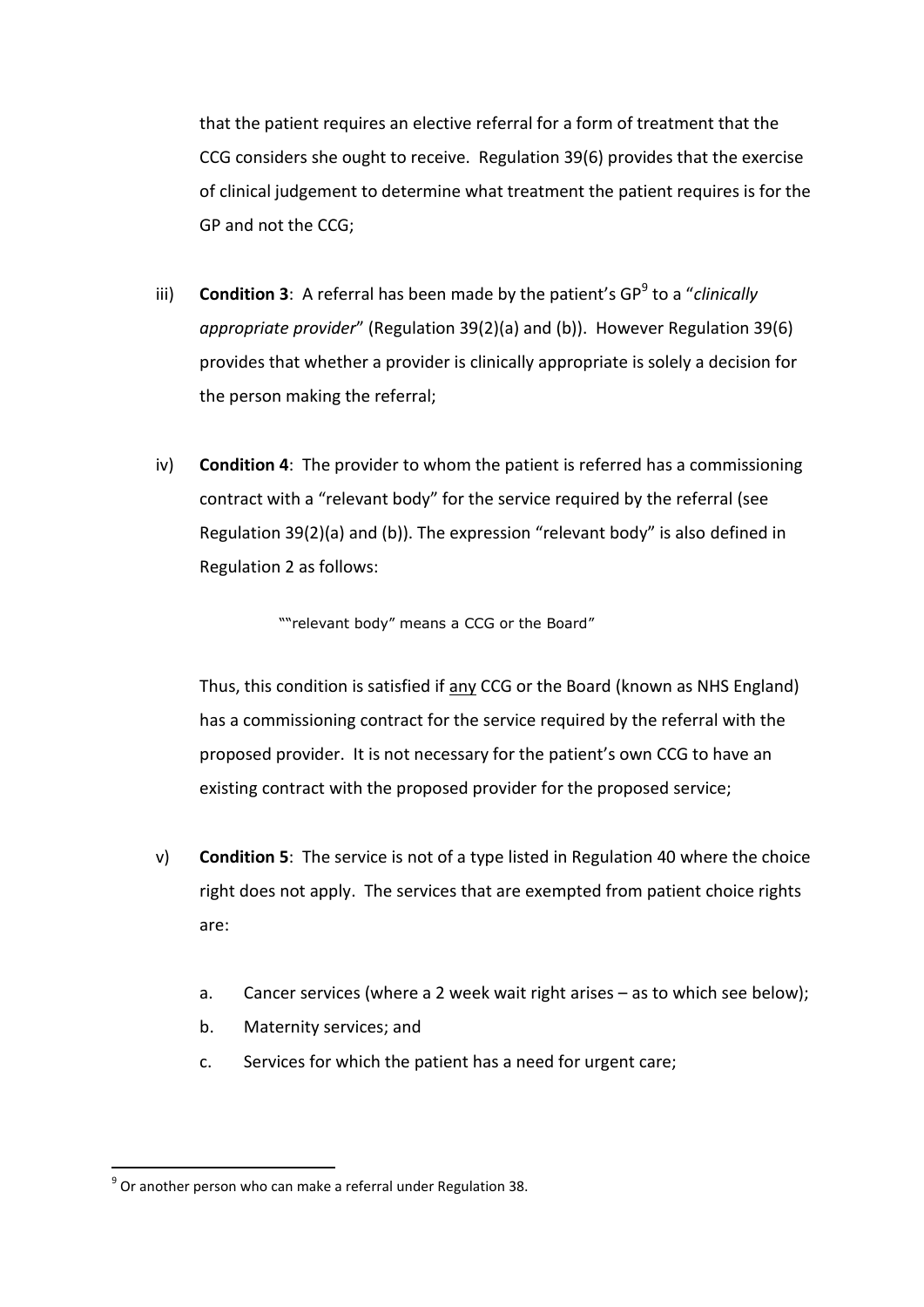- vi) **Condition 6**: The patient is not a person who comes within Regulation 41 (which defines those patients who cannot exercise choice). The following patients do not have patient choice rights under Regulation 41:
	- a. Patients detained under the Mental Health Act 1983;
	- b. Patients who are detained in or on temporary release from prison, in an immigration removal centre , secure training centre or detained other accommodation described in regulation 10(2) of the 2012 Regulations; or
	- c. Patients who are serving as a member of the armed forces.
- 7.2 Mental Health services were excluded from patient choice rights when the 2012 Regulations were originally made. However, mental health services were removed from the list of excluded services with effect from 1 April 2014 by the National Health Service Commissioning Board and Clinical Commissioning Groups (Responsibilities and Standing Rules) (Amendment) Regulations 2013. It follows that, from 1 April 2014, mental health patient gained the same legal rights to choose a secondary care provider from that date as other NHS patients.

### 8 **The Guidance on patient choice published by the Department of Health.**

8.1 The Department of Health has published Guidance concerning the 2015/16 Choice Framework $^{10}$ . This suggests that the only occasions where a patient does not get the legal right to access treatment following a GP referral to a secondary care provider are those set out in the Regulations. An example of the exercise of patient rights is given in the recent Guidance from the Secretary of State as follows:

> "Fatima is suffering from a mental health condition and visits her GP to be referred for treatment. She would like to exercise her entitlement to choose a named health care professional, whose team will then be responsible for her care. She has heard of a particular consultant that she would like to go to for her treatment and discusses this with her GP. He uses the NHS e-Referral Service to search for this named consultant

<sup>10</sup> Se[e https://www.gov.uk/government/publications/the-nhs-choice-framework/the-nhs-choice-framework](https://www.gov.uk/government/publications/the-nhs-choice-framework/the-nhs-choice-framework-what-choices-are-available-to-me-in-the-nhs)[what-choices-are-available-to-me-in-the-nhs](https://www.gov.uk/government/publications/the-nhs-choice-framework/the-nhs-choice-framework-what-choices-are-available-to-me-in-the-nhs)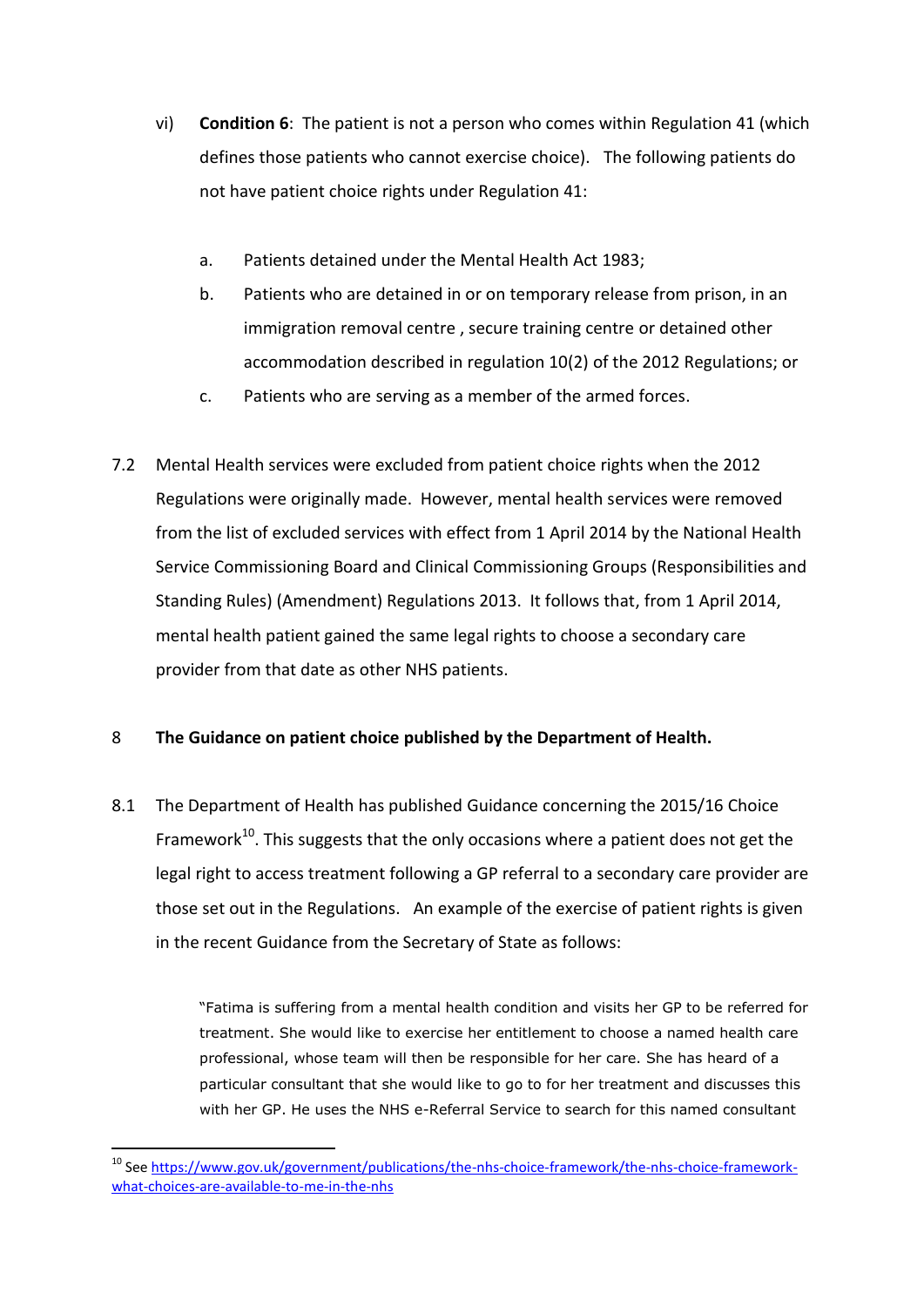and show Fatima the list of organisations and locations where the consultant works. Her GP creates a shortlist from these options and gives her log-in details for the NHS e-Referral service so she can do some research at home before deciding which one she would like to choose for her first outpatient appointment.

Fatima uses NHS Choices to research each organisation before choosing one that is close to where she lives and has a number of convenient available appointments. A close friend of hers has also received treatment at this organisation and tells her that the quality of care is good. Fatima logs into the NHS e-Referral Service, selects her chosen organisation and books an appointment. She will be treated by her chosen health care specialist or a member of their team"

8.2 There is no suggestion in the Secretary of State's Guidance (or in the example above) that the legal right to choose is constrained by whether the patient's chosen provider holds a "Standard NHS Contract" or whether the treatment for which the patient is referred is treatment that is routinely commissioned by the patient's CCG.

#### 9 **NHS England's Guidance concerning patient choice rights.**

- 9.1 NHS England takes a substantially different approach to the conditions which must be satisfied before patient choice rights arise. Despite the many statements made by NHS England in support of the concept of patient choice and the existence of a team within NHS England which promotes patient choice, the Guidance issued by NHS England seeks to place additional restrictions on the ability of all NHS patients to exercise patient choice rights. This Guidance was issued after mental health patients came within the patient choice rights framework and appears to be an attempt to restrain the rights of all patients to exercise patient choice rights.
- 9.2 NHS England published interim Guidance on patient choice in mental health services in May 2014 $^{11}$  and then published final guidance in December 2014. The December 2014 NHS England Guidance suggests that, in addition to the qualifying criteria set out in the 2012 Regulations, there are 2 further restrictions on patient choice rights, namely:

<sup>1</sup> <sup>11</sup> Se[e https://www.england.nhs.uk/wp-content/uploads/2014/05/guid-choice-prov-health.pdf](https://www.england.nhs.uk/wp-content/uploads/2014/05/guid-choice-prov-health.pdf)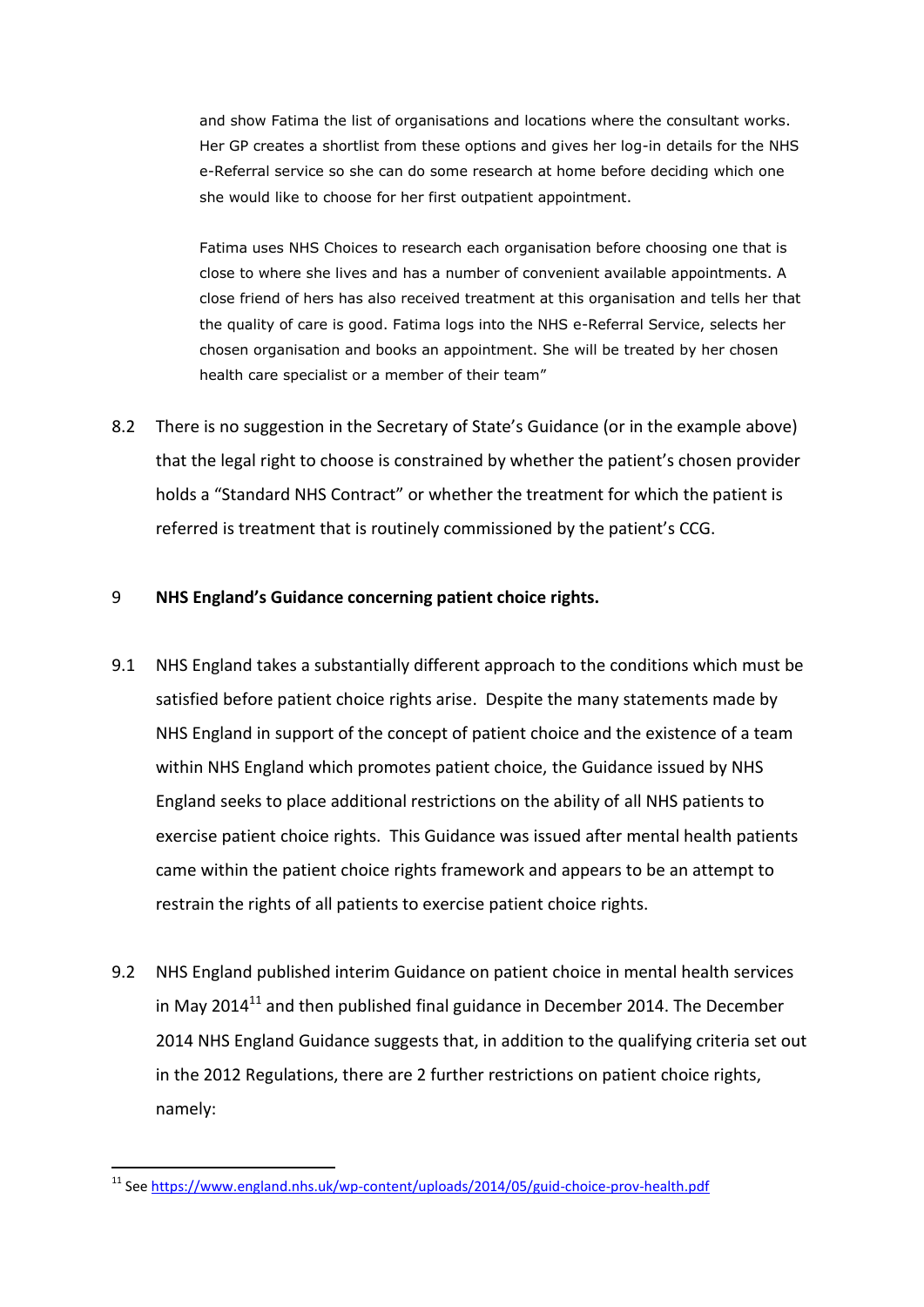- i) The referral must be for treatment which is of a type which the patient's own CCG routinely commissions; and
- ii) The "commissioning contract" held by the provider must be in the form of an NHS Standard Contract and not any other form of contract.
- 9.3 However, the Regulations must apply equally to patient choice for physical and mental health conditions because they are both governed by the same regulatory structure. It follows that the additional restrictions on patients' rights to exercise their Part 8 choice rights suggested by NHS England must either apply to both physical and mental health services or not apply to any NHS services. For the reasons set out below, the latter appears likely.

#### **Are the additional NHS England restrictions on patient choice part of the law?**

9.4 A conventional approach to statutory construction would suggest that a patient who could show that he or she satisfied each of the 6 conditions laid down by the 2012 Regulations would have a legal right to require the CCG to fund a referral made by his or her GP. There must, at the very least, be serious questions as to whether NHS England has acted lawfully in publishing guidance suggesting there are additional conditions that a patient must meet before a patient choice right arose. There would also be serious issues about the legality of any CCG refusing to recognise a patient choice had been established where the patient satisfied the 6 conditions set out in the 2012 Regulations but was denied the right to exercise patient choice based on the NHS England additional restrictions. The legality of the additional restrictions would have been tested in the courts in the case of *R (AA) v Haringey CCG* comes to court in December 2016, but the CCG decided to resolve the case by providing the requested treatment shortly before the case came to trial.

**The suggestion in NHS England Guidance that the referral must be for treatment which is of a type which the patient's own CCG routinely commissions**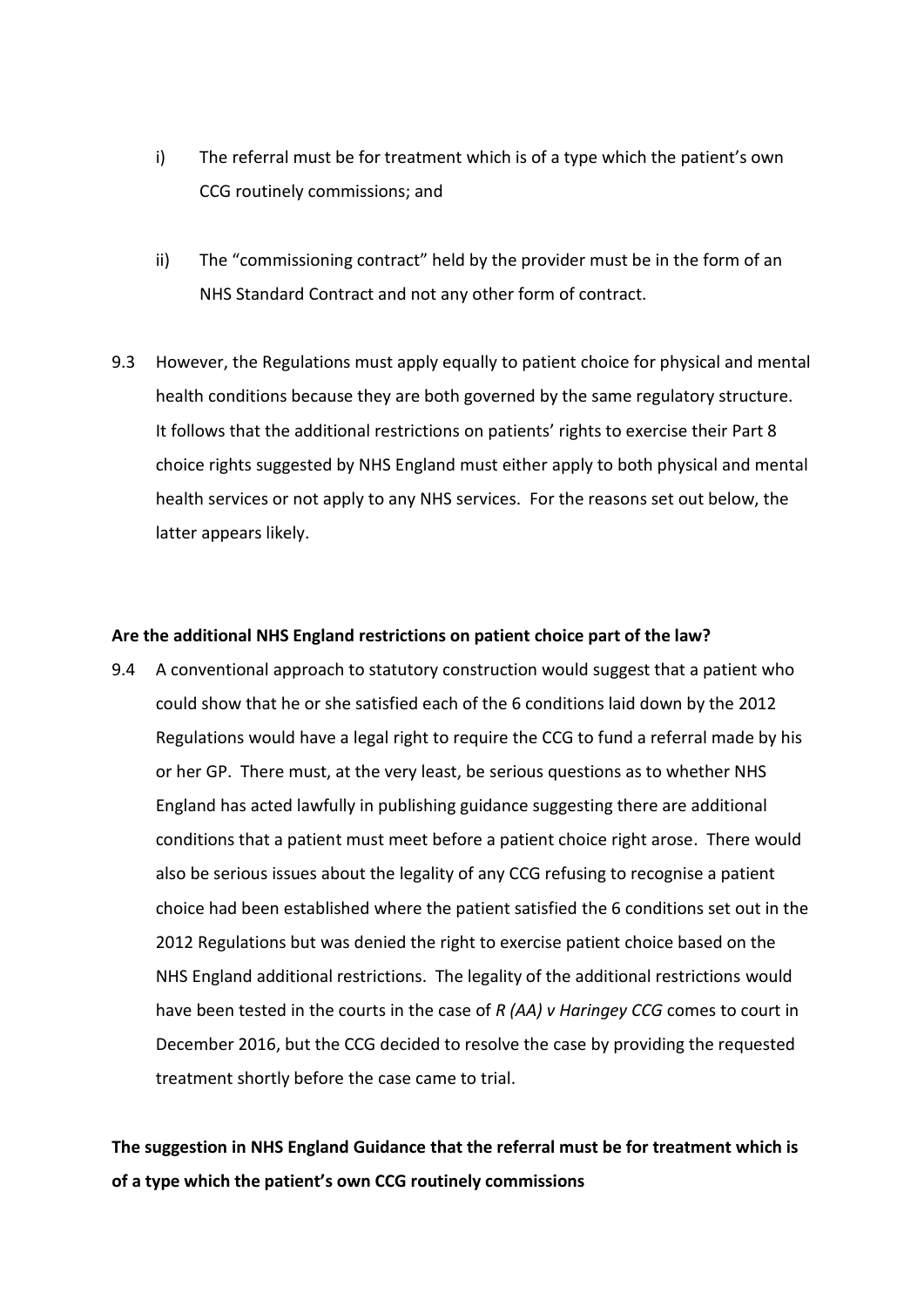#### 9.5 The NHS England Interim Guidance provided at pages 4/5:

"Since 1 April 2013, people with mental health conditions who have been referred for a first outpatient appointment have had a right to choose who treats them within the organisation providing their care and treatment. This means having a right to choose which team, led by a named healthcare professional, delivers their care and treatment. Until April 2014, this right was limited to a mental health provider with which the patient's clinical commissioning group (CCG) or NHS England had contracted.

The right to choice is no longer limited to mental health providers that have a contract with the CCG responsible for that patient, but is extended to other providers with a contract with any CCG, in the same way there is a right to choice of provider in physical health. This is an important step both towards establishing 'parity of esteem', or equal status, between mental and physical health services in the NHS and towards improving access, personalising and improving both the quality of care that people receive and, ultimately, their health outcomes"

9.6 That part of the Interim Guidance appears to be correct. However the Interim Guidance goes on to say:

> "These changes mean that a patient who requires an elective referral for mental health services has a right from 1 April 2014 to choose any clinically appropriate health service provider (whether an NHS mental health trust, a Foundation Trust or a mental health provider in the independent or third sector) for the their first outpatient appointment **as long as the provider has a contract with any CCG or with NHS England for the service required, and that the service or treatment is routinely commissioned by the patient's CCG or NHS England, or is approved by the relevant Independent Funding Review Panel.** This brings mental health services a step closer towards 'parity of esteem', or equal status, with physical health services in the NHS" [*Emphasis added*]

9.7 This Guidance thus suggested patient choice rights were restricted to services that are already "routinely commissioned" by a CCG or where a specific commissioning decision was made by a CCG to support the commissioning of the service. This proposed restriction is repeated in the next part of the Interim Guidance which says: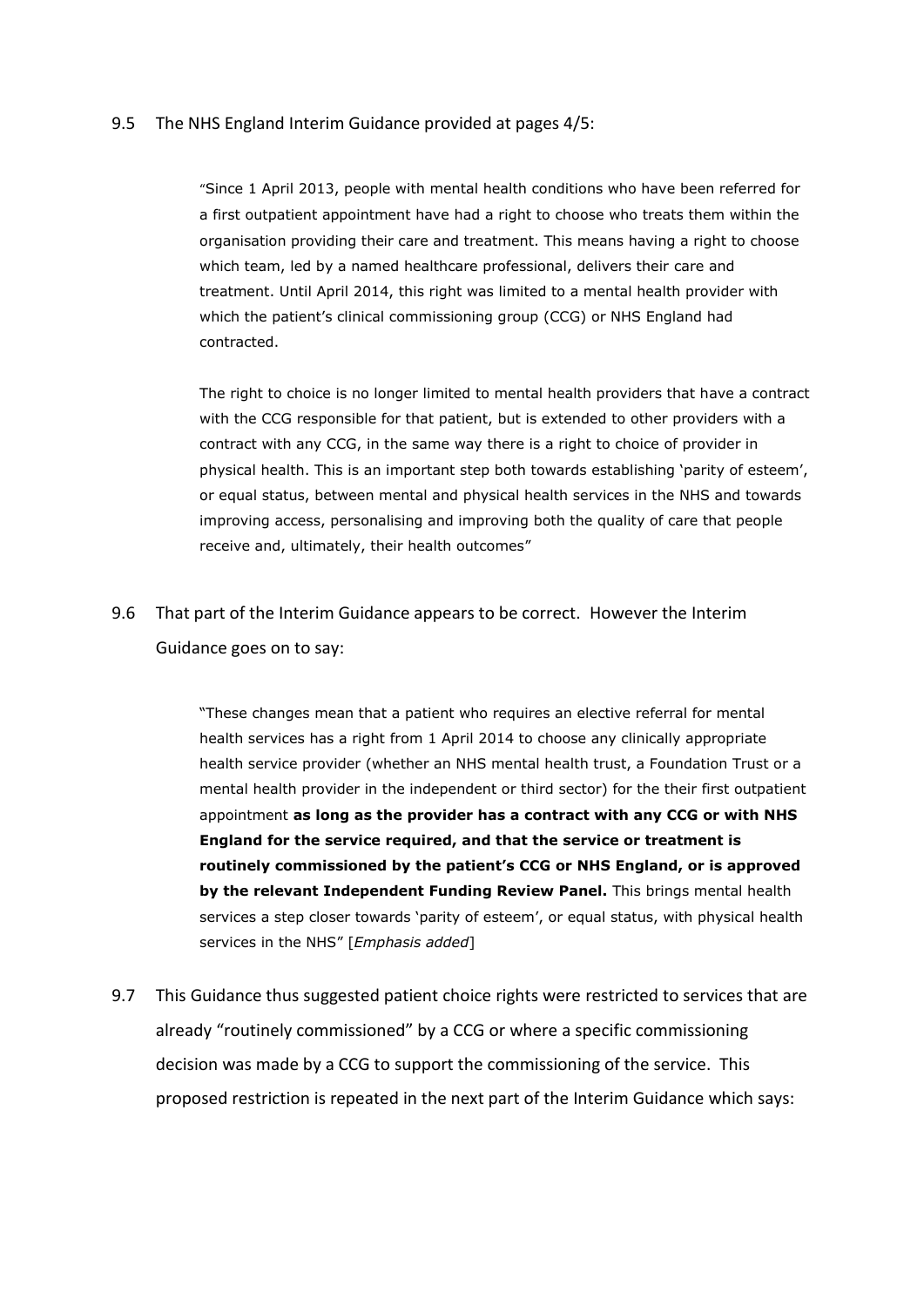"Consistent with the operation of choice in physical health care, patients cannot generally choose services or treatments which are not routinely commissioned by their local CCG or NHS England. Patients wishing to access services not commissioned by their CCG or (where relevant) NHS England, may seek to demonstrate exceptionality and so access funding for the treatment through the commissioner's Independent Funding Review Panel. Patients should discuss their options with their GP who is required to support such an application"

## 9.8 In December 2014, NHS England published guidance on "Choice in Mental Health Care<sup>"12</sup>. In the introduction the NHS England Medical Director, Prof Sir Bruce Keogh states:

"The changes in law that have given patients with mental health conditions the same legal rights as they have in physical health services are a significant step towards parity. They are part of the more significant shift to increase the direct control patients have over their care and every one of us working in mental health has a part to play to help implement these rights and make them work well for patients"

#### 9.9 This guidance provides at page 4:

1

"This guidance seeks to interpret these regulations and set out the principles for how these legal rights to choice should operate. It is important to note that the right choice does not mean that a patient only has their first outpatient appointment with their chosen provider: consistent with physical health care, once a patient has chosen a provider, that provider will normally treat the patient for their entire episode of care unless the patient's diagnosis changes significantly"

## 9.10 However the NHS England Guidance departs from the terms of the Regulations in suggesting that a patient's legal right to choose a provider was limited as follows:

"As is the case in physical health, the legal rights to choose in mental health do not give a legal right to choose their treatment. It is for commissioners to decide which services to secure in order to meet the needs of their local population. Where commissioners routinely commissioned particular mental health services, eligible patients may choose any provider team, in line with the description above, to access those services. Where patients, with the support of their GP, wish to access services that are not routinely commissioned by their responsible commission, they may apply

<sup>12</sup> Se[e https://www.england.nhs.uk/wp-content/uploads/2014/12/choice-mhc-14.pdf](https://www.england.nhs.uk/wp-content/uploads/2014/12/choice-mhc-14.pdf)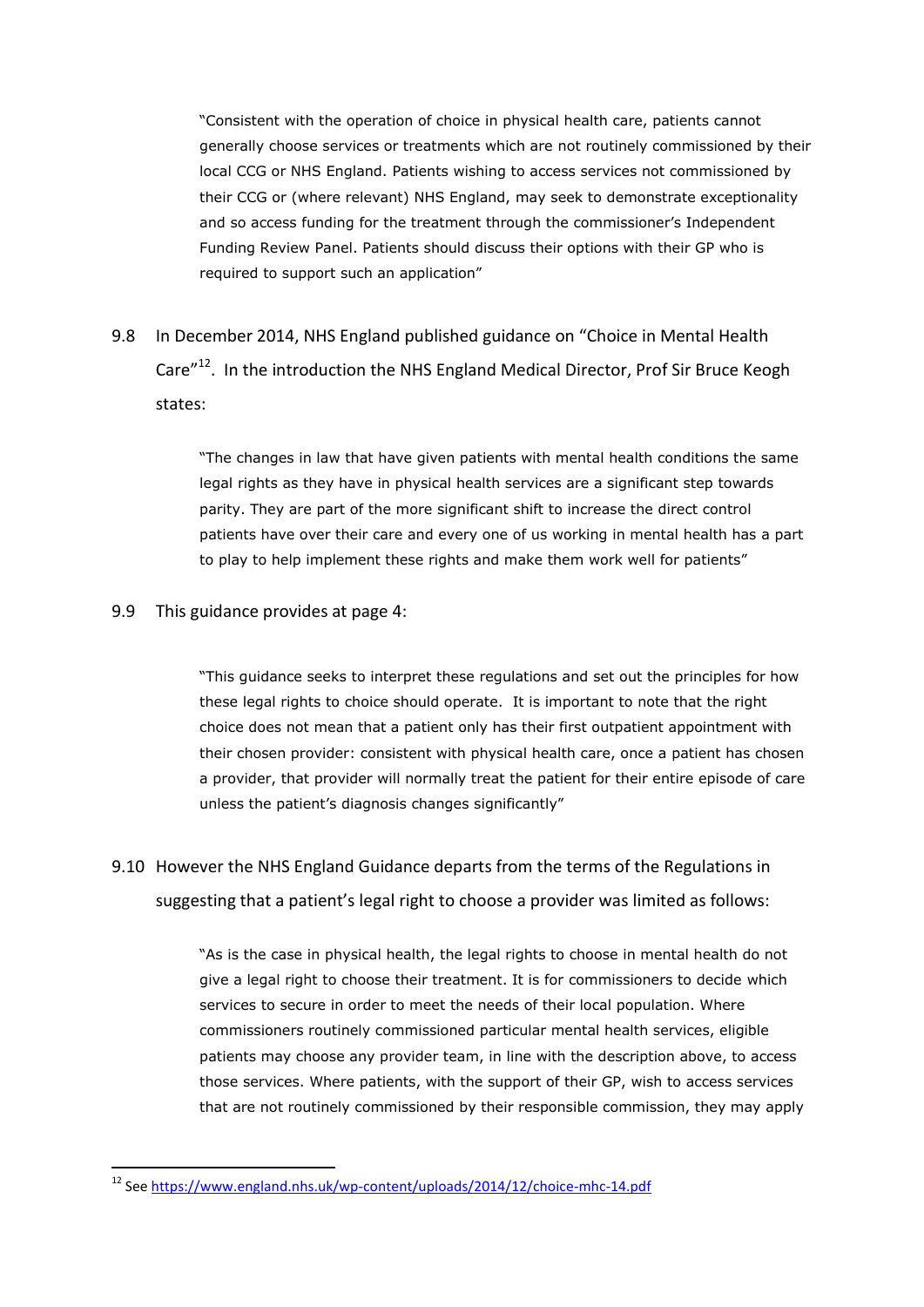through the Commissioner's Individual Funding Request ("IFR") process or if in receipt of a personal health budget through the care planning process"

- 9.11 This wording follows the Interim Guidance, but it appears to confuse 2 different matters namely (a) whether patients can choose which NHS medical services they wish to access without the support of their GP and (b) whether the clinical decision maker should be the patient's referring clinician or the CCG. Neither the 2009 Choice Directions which preceded Part 8 of the 2012 Regulations nor Part 8 of the 2012 Regulations gives the patient a "choice of treatment" which is not supported by the patient's clinician. However, neither the 2009 Choice Directions nor Part 8 of the 2012 Regulations contain any wording which suggest that the CCG has the right to restrict the choices agreed between the patient and the patient's referring GP.
- 9.12 If it were to have been the Secretary of State's intention that patient choice rights should be restricted to services that are routinely commissioned by the patient's CCG or approved by way of that CCG's IFR panel, it is surprising that this important restriction is not referred to in either the Regulations or in the Department of Health Guidance. These Regulations were, after all, made by the Secretary of State and not by NHS England.
- 9.13 The duty on a CCG under Regulation 39(1) is to make arrangements to fund a first appointment for patients who "require" an elective referral. The use of the word "require" appears to echo the duty on the CCG under section 3(1) of the National Health Service Act 2006 ("the NHS Act"), namely that:

"A clinical commissioning group must arrange for the provision of the following to such extent as it considers necessary to meet the reasonable requirements of the persons for whom it has responsibility …"

9.14 However, the 2012 Regulations were made by the Secretary of State in exercise of his powers under section 6E of the NHS Act which provides that the Secretary of State may make Regulations which direct CCGs how they are required to exercise their commissioning responsibilities. There are wide powers in section 6E(2) to make Regulations directing CCGs as follows: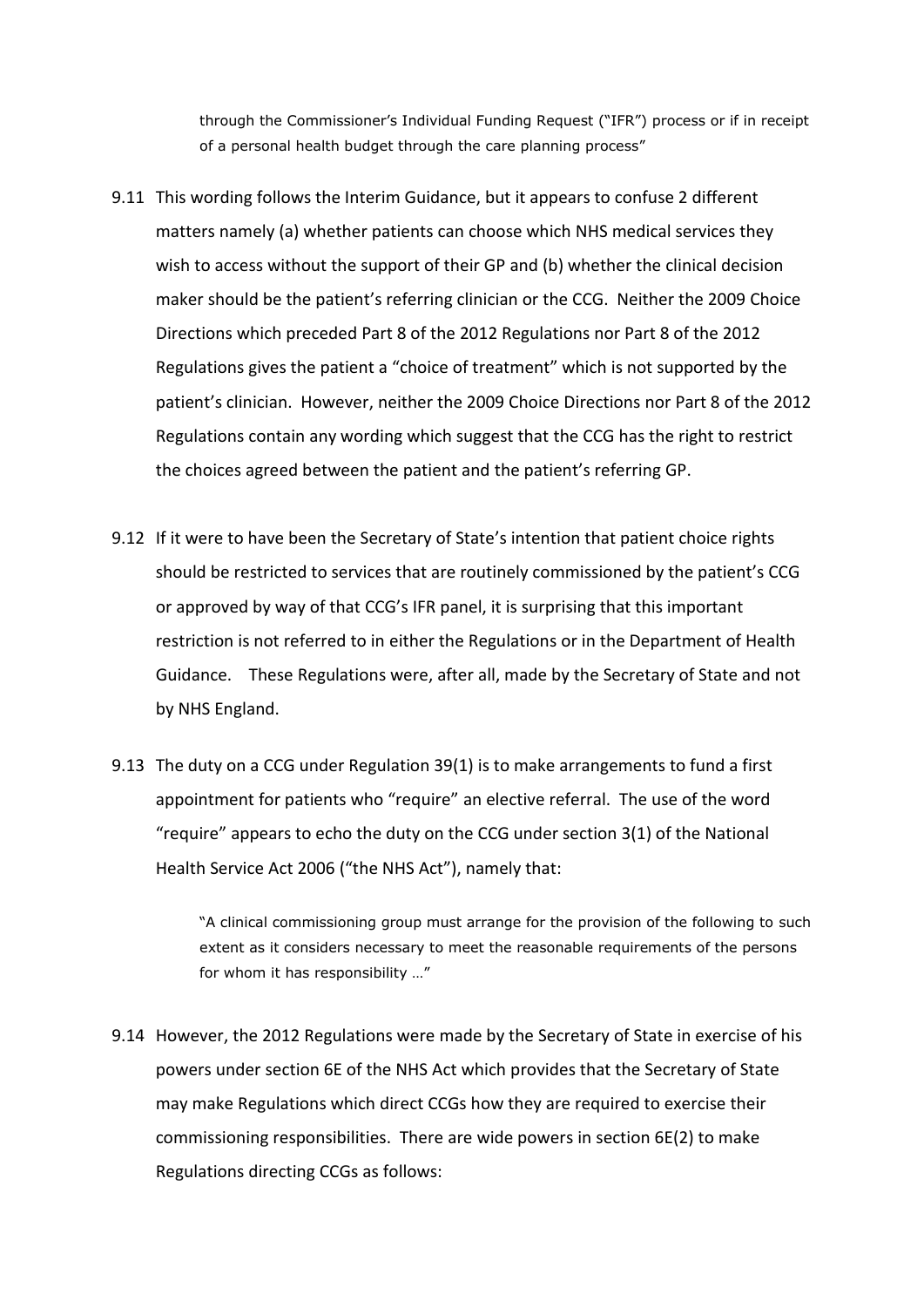"The regulations may, in relation to the commissioning functions of the Board or clinical commissioning groups, make provision—

(a) requiring the Board or clinical commissioning groups to arrange for specified treatments or other specified services to be provided or to be provided in a specified manner or within a specified period;

(b) as to the arrangements that the Board or clinical commissioning groups must make for the purpose of making decisions as to—

(i) the treatments or other services that are to be provided;

(ii) the manner in which or period within which specified treatments or other specified services are to be provided;

(iii) the persons to whom specified treatments or other specified services are to be provided;

(c) as to the arrangements that the Board or clinical commissioning groups must make for enabling persons to whom specified treatments or other specified services are to be provided to make choices with respect to specified aspects of them"

- 9.15 These powers add to the commissioning responsibilities under section 3(1) and thus the limitation suggested by the NHS England Guidance does not appear to be consistent with these extensive powers. Further Regulation 39(1) appears reasonably clear that the decision-maker as to whether a patient "requires" a secondary care referral is the patient's GP as opposed to the CCG.
- 9.16 The ambit of the right is also important. It is a right for a first consultation and the strict legal right does not extend beyond the first consultation. Hence, a right to a first consultation with a secondary care clinician in an area of treatment that the CCG would not routinely fund does not necessarily lead to the CCG having any further extended liability for treatment. It follows that this part of the NHS England Guidance appears to be legally incorrect mainly because a limitation to a referral for treatment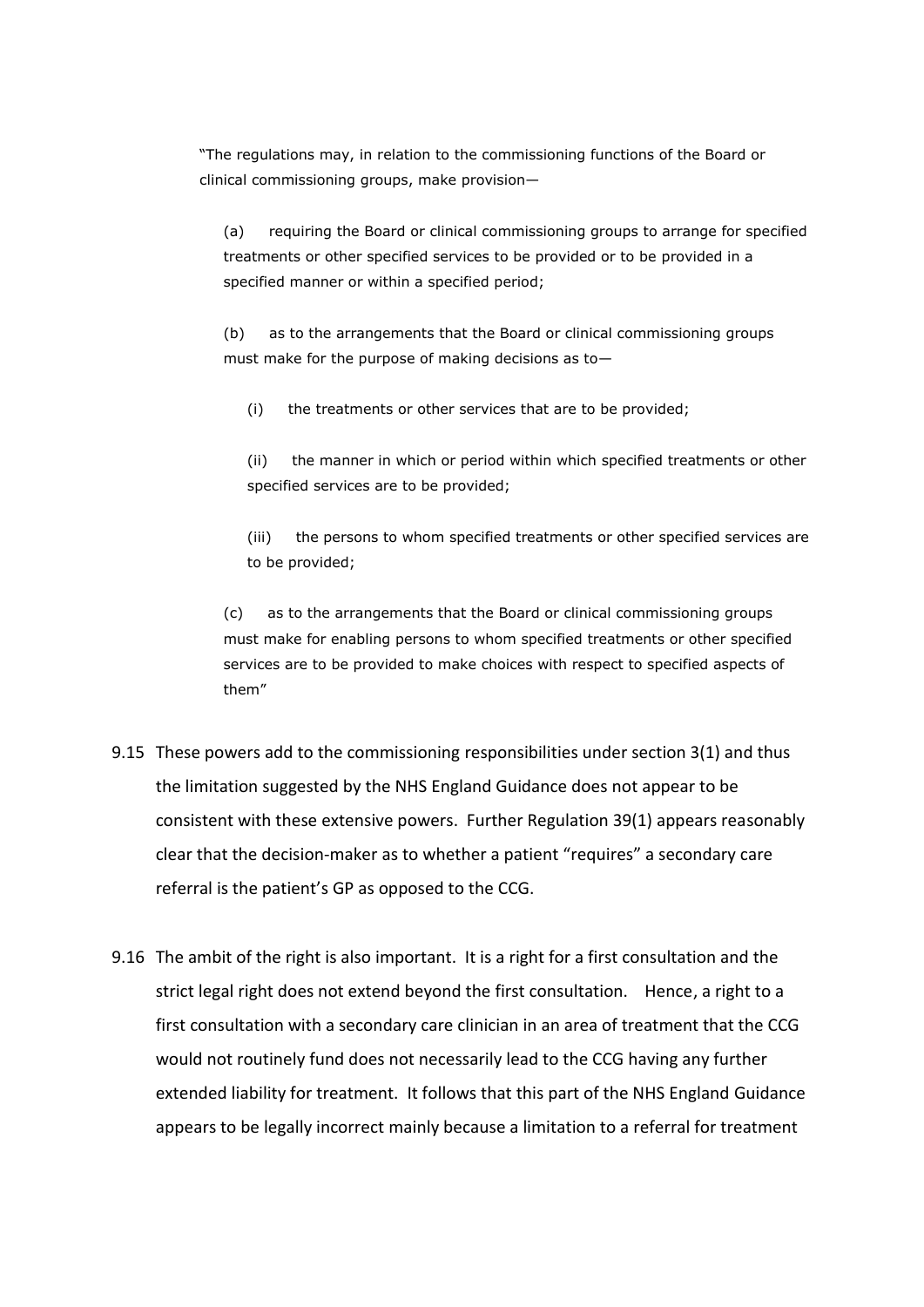that the CCG routinely commissions is not a limitation which is set out in the 2012 Regulations.

9.17 The author thus expresses the view that, as a matter of law, a patient who is referred by his or her GP for a first appointment with a secondary care clinician who has a contract with another CCG or NHS England but seeks a type of care which the patients CCG does not routinely commission can establish a legal right to an NHS funded first appointment under Part 8 of the 2012 Regulations.

## **The observations in the NHS England Guidance about the need for the provider to have an NHS Standard Contract.**

- <span id="page-24-0"></span>9.18 The NHS England Guidance suggests that a provider will only qualify for patient choice rights if the provider holds a Standard NHS Contract for the service in question and that any other type of contracting arrangement will not suffice to give rise to patient choice rights. This additional requirement is not in the Department of Health Guidance and appears to be even more problematic than the suggestion that the service is limited to a service that the CCG routinely commissions.
- 9.19 This suggested limitation was not included in the May 2014 Interim Guidance but was set out in the December 2014 NHS Guidance. This says at page  $6^{13}$ :

"Routinely commissioned services are the types of treatments that commissioners secure for their populations on an ongoing basis, through the award of NHS Standard Contracts. These treatments exclude spot contracts between a commissioner and a provider on a one-off basis for the treatment of a specific patient"

9.20 Thus, the Guidance suggests that if a CCG enters into a "spot contract" with a provider to treat a specific patient, that contract cannot be relied on by other patients in order to establish a right to be referred to that provider. There are 2 major problems with this suggested limitation. First, in entering into these contracts, CCGs are discharging commissioning functions in relation to particular patients under section 3(1) of the NHS Act. Accordingly, these contracts constitute "commissioning contracts" within

<sup>1</sup> <sup>13</sup> Se[e https://www.england.nhs.uk/wp-content/uploads/2014/12/choice-mhc-14.pdf](https://www.england.nhs.uk/wp-content/uploads/2014/12/choice-mhc-14.pdf)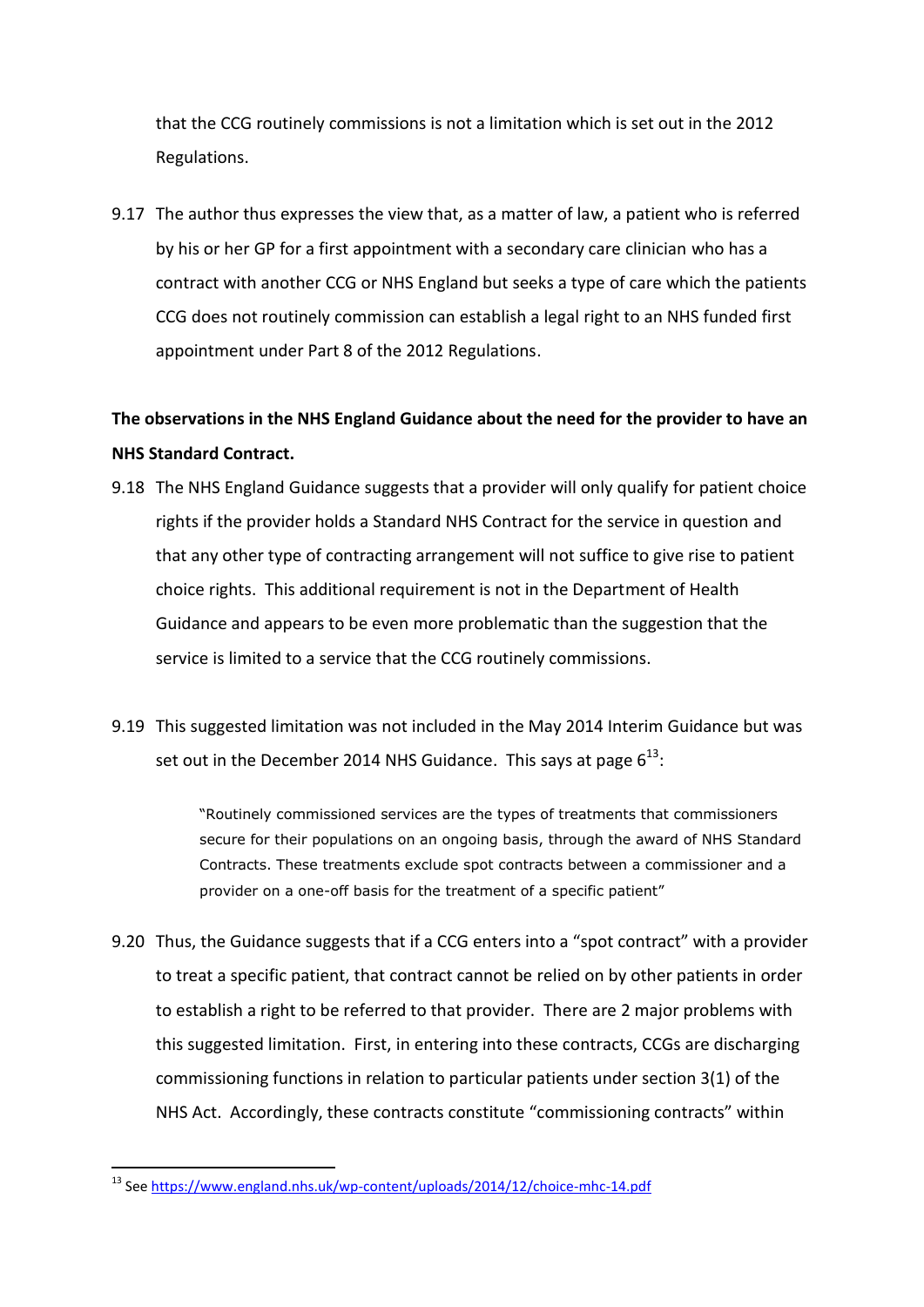the definition of that term in Regulation 2 of the 2012 Regulations. There is a full definition of the term "commissioning contract" in Regulation 2 of the 2012 Regulations as follows:

""commissioning contract" means a contract, other than a primary care contract, entered into by a relevant body in the exercise of its commissioning functions"

9.21 The attempt in the NHS England Guidance to restrict the meaning of the term "commissioning contract" to a contract which was concluded using the NHS Standard Contract is thus not contained within the wording of the 2012 Regulations. If it were the definition would read:

> ""commissioning contract" means a contract, other than a primary care contract, entered into by a relevant body in the exercise of its commissioning functions which, if entered into by a CCG, is in a form that complies with any obligations on a CCG under Part 5 of these Regulations and if entered into by the Board is in a like form"

- 9.22 However, this is not what the 2012 Regulations provide. It follows that the Guidance is attempting to introduce limitations which do not appear in the Regulations. Guidance which attempts to impose obligations on a statutory scheme or to reinterpret the form of the statutory scheme is unlawful: see for example *R (Simpson) v Police Medical Appeal Board & Ors* [2012] EWHC 808 (Admin).
- 9.23 The second difficulty in suggesting that a "*commissioning contract*" should mean "*a commissioning contract in the form of an NHS Standard Contract and not in any other form*" is that a CCG that entered into a commissioning contract in any form other than the NHS Standard Contract would be acting in breach of NHS England's own rules. Hence, a CCG would not be acting lawfully in entering into a "spot contract" with a provider for the delivery of NHS services to a patient in any form other than the NHS Standard Contract.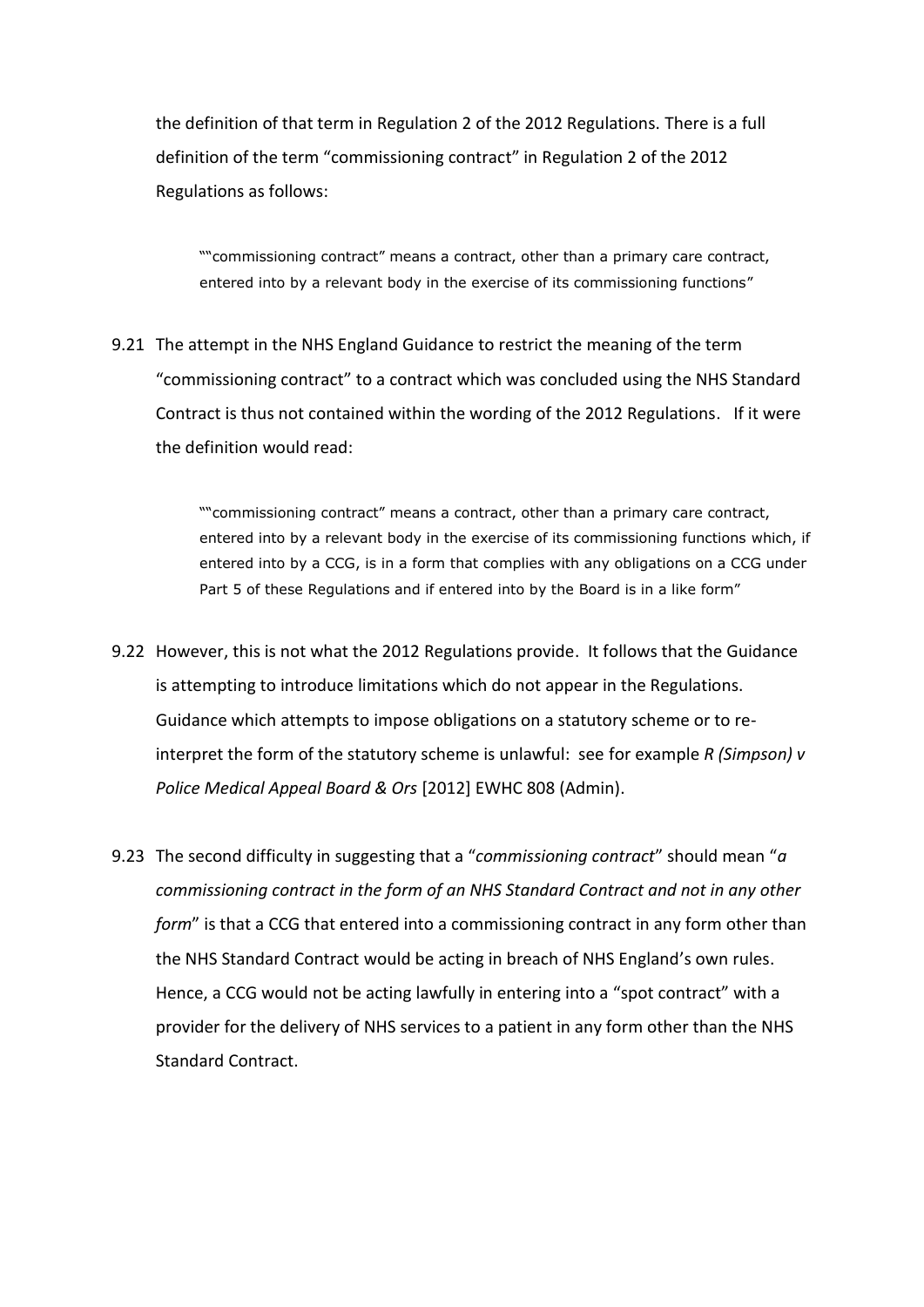9.24 The requirement on CCGs to use the NHS Standard Contract when commissioning all NHS services is set out in Part 5 of the 2012 Regulations which is headed "Standing rules: commissioning contract terms". Regulation 16 provides :

"(1) The Board must draft—

(a) terms and conditions making provision for the matters specified in regulation 16; and

(b) such other terms and conditions as the Board considers are, or might be, appropriate for inclusion in commissioning contracts entered into by a relevant body.

(2) The Board may draft model commissioning contracts which reflect the terms and conditions it has drafted pursuant to paragraph (1).

(3) A relevant body must incorporate the terms and conditions drafted by virtue of paragraph (1)(a) in commissioning contracts entered into by it.

(4) The Board may require CCGs to incorporate the terms and conditions it has drafted pursuant to paragraph (1)(b) in commissioning contracts that a CCG enters into.

(5) If a CCG is required by the Board to incorporate terms and conditions pursuant to paragraph (4), it must do so"

# 9.25 NHS England has complied with this obligation by publishing the NHS Standard Contract<sup>14</sup>, which is revised on annual basis. NHS England has also exercised the power under Regulation 17(4) to require CCGs to use the NHS Standard Contract. The NHS England website says:

"The NHS Standard Contract is mandated by NHS England for use by commissioners for all contracts for healthcare services other than primary care"

9.26 NHS England also produces "Technical Guidance" each year concerning the legal obligations on NHS bodies to use the NHS Standard Contract. Although these

<sup>1</sup> <sup>14</sup> Se[e https://www.england.nhs.uk/nhs-standard-contract/](https://www.england.nhs.uk/nhs-standard-contract/)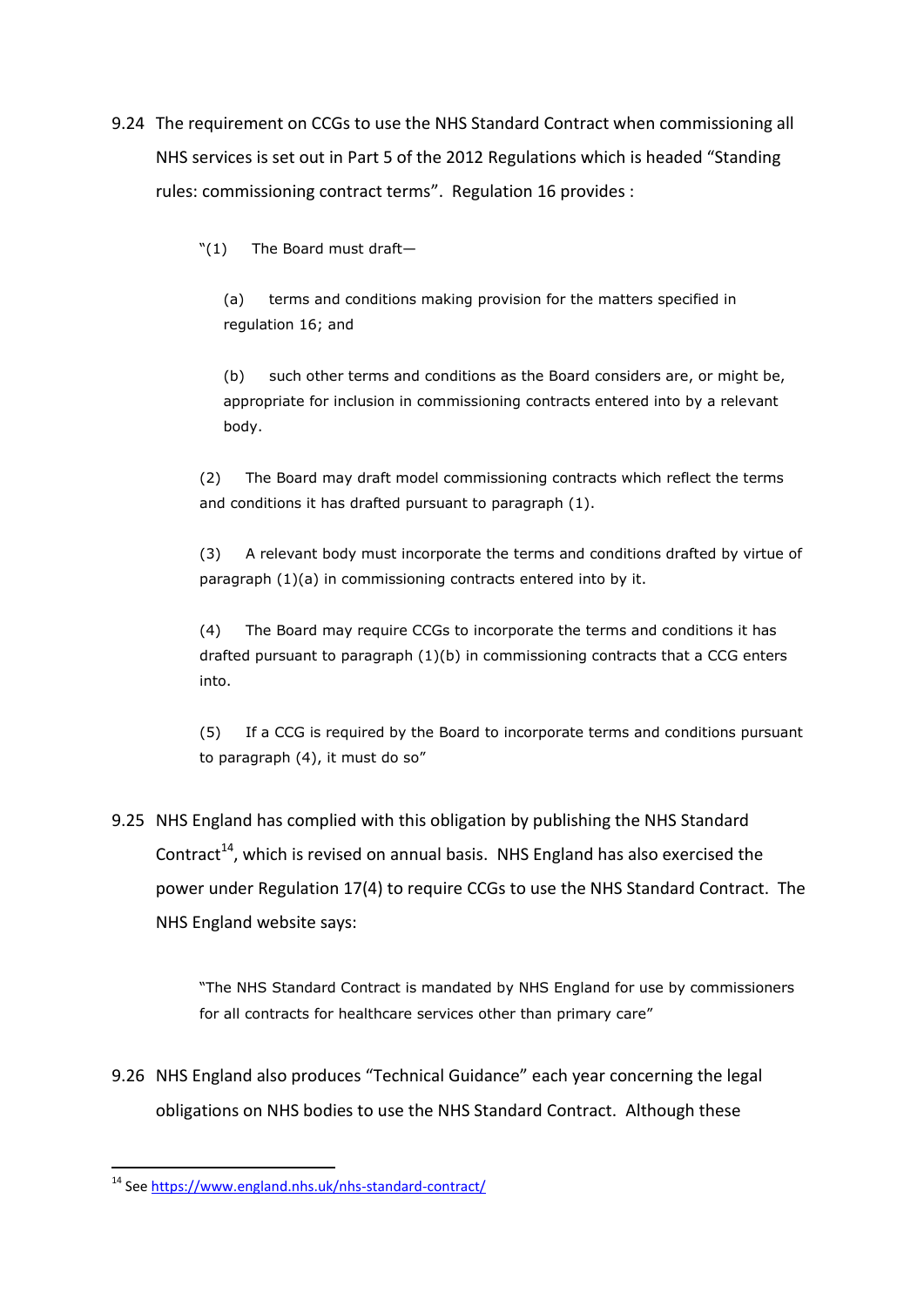documents describes themselves as being "Guidance", the documents set out the rules set by NHS England exercising its powers under Regulation 17 of the 2012 Regulations. Accordingly, CCGs have a legal duty to follow the rules set out in the Technical Guidance document as opposed to merely having a duty to have regard to them. Para 5.2 of the 2015/16 Technical Guidance<sup>15</sup> provides:

"5.2 **The NHS Standard Contract must be used by CCGs and by NHS England where they wish to contract for NHS-funded healthcare services** (including acute, ambulance, patient transport, continuing healthcare services, community-based, high-secure, mental health and learning disability services). The Contract must be used regardless of the proposed duration or value of a contract (so it should be used for a small-scale short-term pilots as well as for long-term or highvalue services). Where a single contract includes both healthcare and non-healthcare services, the NHS Standard Contract must be used.

#### 5.3 **The only exceptions are:**

- primary care services commissioned by NHS England, where the relevant primary care contract should be used; and
- any primary care improvement schemes agreed by CCGs with GP practices (with contractual arrangements, involving a variation or supplement to existing general practice contract, agreed between local NHS England teams and CCGs). Such Local Improvement Schemes involve payments for improving the quality of services provided under an existing GP contract, not the commissioning of additional services [*Emphasis added*]"
- 9.27 The compulsory nature of the obligations set out in these paragraphs is shown by the use of the word "must" in the first line of paragraph 5.2. It follows that, at least until April 2016, CCGs were under a legal obligation to use the NHS Standard Contract whenever they were commissioning "NHS funded healthcare services" unless the services were exempted because they came within the type of services set out in paragraph 5.2. CCGs may now use an approved form of "NHS Contract light" but cannot enter into commissioning contracts in any other form.

<sup>1</sup> <sup>15</sup> Se[e https://www.england.nhs.uk/wp-content/uploads/2015/03/7-nhs-contrct-tech-guid-fin.pdf](https://www.england.nhs.uk/wp-content/uploads/2015/03/7-nhs-contrct-tech-guid-fin.pdf)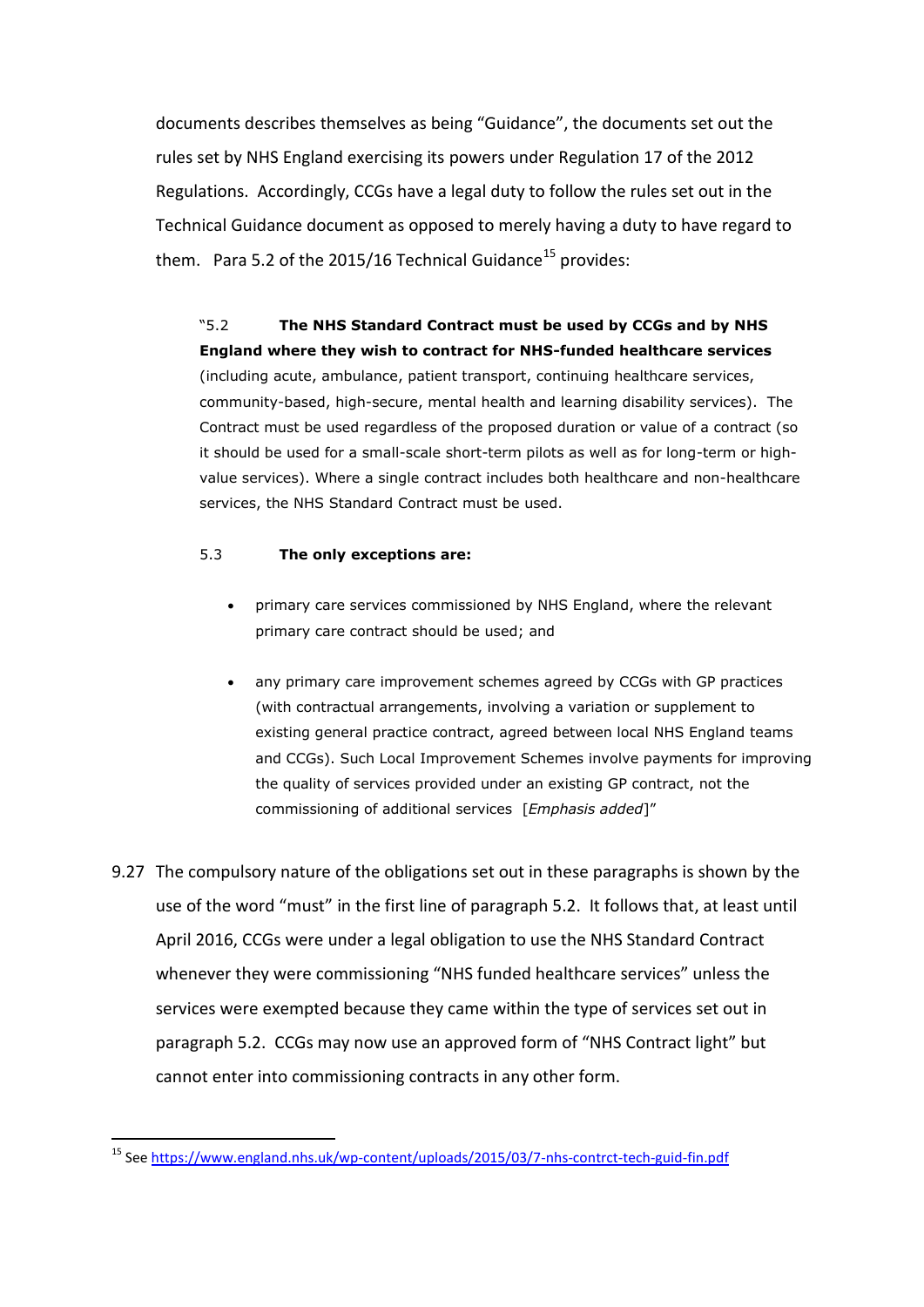- 9.28 Three points appear to emerge from the 2015/16 rules concerning the extent of the legal obligations on CCGs to use the NHS Standard Contract which are relevant to the issue of patient choice, namely:
	- i) There is no exemption from the legal duty where the proposed contract is of low value. The legal duty to use the NHS Standard Contract arises regardless of the value of the contract;
	- ii) There is no exemption from the mandated duty to use the NHS Standard Contract where the commissioning decision has been made by an IFR panel. The Technical Guidance shows that the fact that the commissioning decision has been made through an IFR process as opposed to be made by any other process does not exempt a CCG from using a Standard NHS Contract when putting the IFR commissioning decision into effect; and
	- iii) There is no exemption from the duty to use the NHS Standard Contract where services are being commissioned by a CCG for a single patient as opposed to being commissioned for cohorts of patients. This is clear from the rules in paragraph 5.2 which provides that the only exceptions to the mandated rule under paragraph 5.1 others exemption set out in paragraph 5.2. Further the use of the NHS Standard Contract is emphasised at paragraph 12.1 of the Technical Guidance.
- 9.29 It follows that every CCG is under a public law legal obligation to use an NHS Standard Contract when placing a contract with a chosen provider following an IFR decision for an individual patient. It is therefore difficult to see that this part of the NHS England Guidance can possibly be correct because it fails to give effect to NHS England's own rules on the type of contracts that must be used by CCGs. The view is therefore put forward that the attempt by the NHS England Guidance to limit the type of contracts that count as "commissioning contracts" for establishing patient rights under Part 8 of the 2012 Regulations is wrong as a matter of law.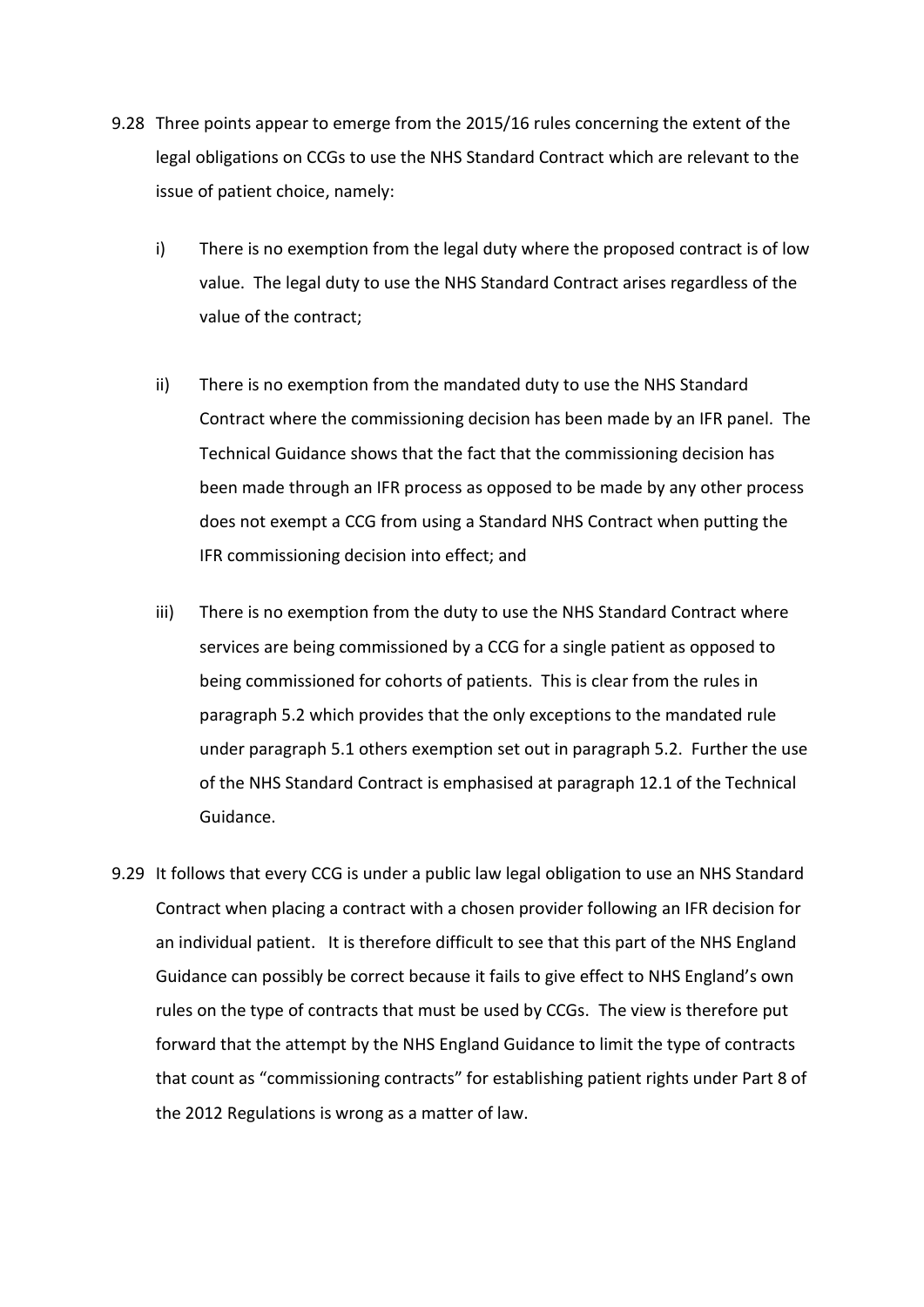## 10 **The general duties on CCGs and NHS England to commission services in accordance with preferences expressed by patients.**

10.1 Section 13I of the NHS Act provides:

"The Board must, in the exercise of its functions, act with a view to enabling patients to make choices with respect to aspects of health services provided to them"

10.2 A like provision is imposed on CCGs by section 14V of the NHS Act 2006 which provides:

> "Each clinical commissioning group must, in the exercise of its functions, act with a view to enabling patients to make choices with respect to aspects of health services provided to them"

- 10.3 This general duty is clearly not relevant where a patient seeks to establish a right to exercise patient choice under Part 8 of the 2012 Regulations. However, this duty is relevant to categories of patients who are outside the patient choice rights under Part 8 of the 2012 Regulations and to any request for funding for treatment that goes beyond an initial consultation.
- 10.4 Sections 13I and 14V impose procedural duties which require NHS England and each CCG to act at all times "with a view" to enabling patients to make their own choices about inter alia their selected healthcare provider. It is thus a general duty which applies to all commissioning decision-making processes by NHS England and every CCG. It therefore applies to CCGs when formulating general policies as well as when they are considering Individual Funding Requests.
- 10.5 A CCG has a legal duty to have regard to NHS England Guidance when making commissioning decisions in accordance with this duty. This duty is set out in section 14Z8 of the NHS Act which provides:

"(1) The Board must publish guidance for clinical commissioning groups on the discharge of their commissioning functions.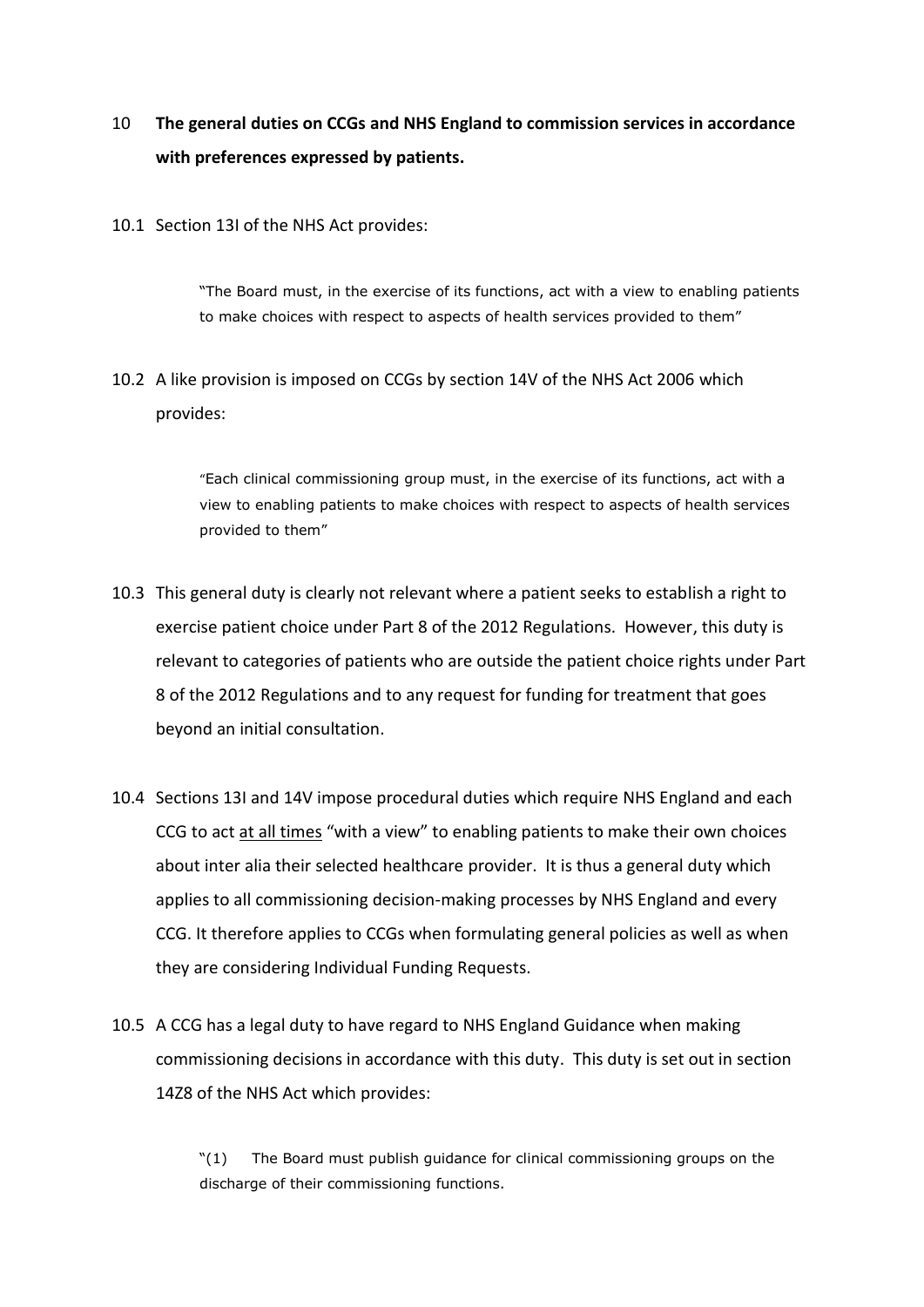(2) Each clinical commissioning group must have regard to guidance under this section.

(3) The Board must consult the Healthwatch England committee of the Care Quality Commission—

(a) before it first publishes guidance under this section, and

(b) before it publishes any revised guidance containing changes that are, in the opinion of the Board, significant"

10.6 The December 2014 NHS England Guidance to CCGs provides at page 4:

"It is important to note that the right to choice does not mean that the patient only has their first outpatient appointment with their chosen provider: consistent with physical health care, once the patient has chosen a provider, that provider will normally treat the patient for their entire episode of care unless the patient's diagnosis changes significantly"

- 10.7 This is statutory guidance that each CCG must follow unless it has a good reason to depart from the Guidance. The courts scrutinise those "good reasons" carefully and they need to be very good reasons: see *R (Fisher) v North Derbyshire Health Authority* [1997] EWHC Admin 675 and *R (Rose) v Thanet Clinical Commissioning Group* [2014] EWHC 1182 (Admin). NHS England has no specific statutory duty to follow its own guidance but may well be acting irrationally if it has identical legal duties and yet fails to follow guidance it issues to CCGs about how the duties under the section are to be discharged.
- 10.8 However, sections 13I and 14V only impose procedural duties. It follows that there can be countervailing factors on which a CCG or NHS England could rely upon to reach a final decision which does not enable a patient to make choices with respect to aspects of health services provided to them. That raises the interesting question as to how a CCG or NHS England should approach a request for a provider to fund treatment which the CCG or NHS England has made a specific decision not to commission. The factors would have to be balanced in the decision-making but it is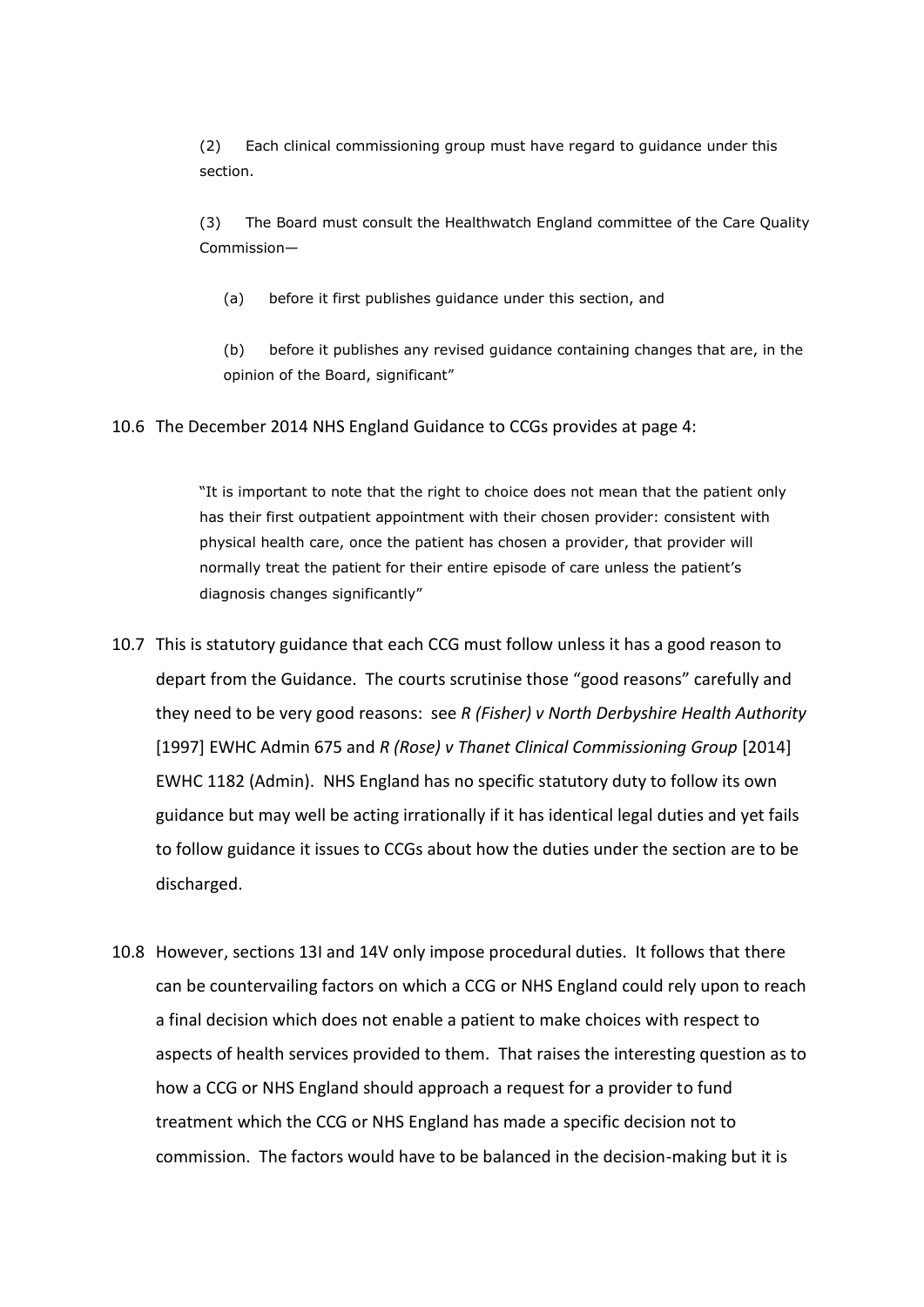probably lawful to override the patient's preference and to apply the general policy. It is not, however probably permissible to adopt a general policy not to fund any medical treatments where no specific decision has been taken to fund the form of treatment.

- 11 These legal structures probably mean that NHS England and CCGs can only discharge the duty by adopting a starting point that it should enable a patient to make choices with respect to aspects of health services provided to them, and then depart from that position if driven to do so by other factors. Some helpful guidance on the meaning of the section 14V duty can be drawn from the observations of Aitkens LJ in *R (Brown) v Secretary of State for Work and Pensions* [2008] EWHC 3158 (Admin) which was concerned with the similarly worded "due regard" duty under section 149 of the Equality Act 2010. It follows that, in order to act lawfully:
	- i) Decision makers in a CCG and NHS England must record their awareness of the duty when making decisions. A CCG or NHS England decision maker will be in difficulties in asserting that he or she complied with this legal obligations in making a commissioning decision if the person who made the decision was not aware of the legal duty and/or made no reference to the legal duty in the decision making process;
	- ii) The mind of the decision maker must be focused on the duty during each stage of the commissioning decision making processes. Decision makers must have a "*conscious approach and state of mind*" which is focused upon the legal obligation when they are taking commissioning decisions;
	- iii) The legal duty must be exercised in substance, with rigour and with an open mind;
	- iv) The duty is a non–delegable duty;
	- v) The duty is a continuing duty throughout the commissioning process;